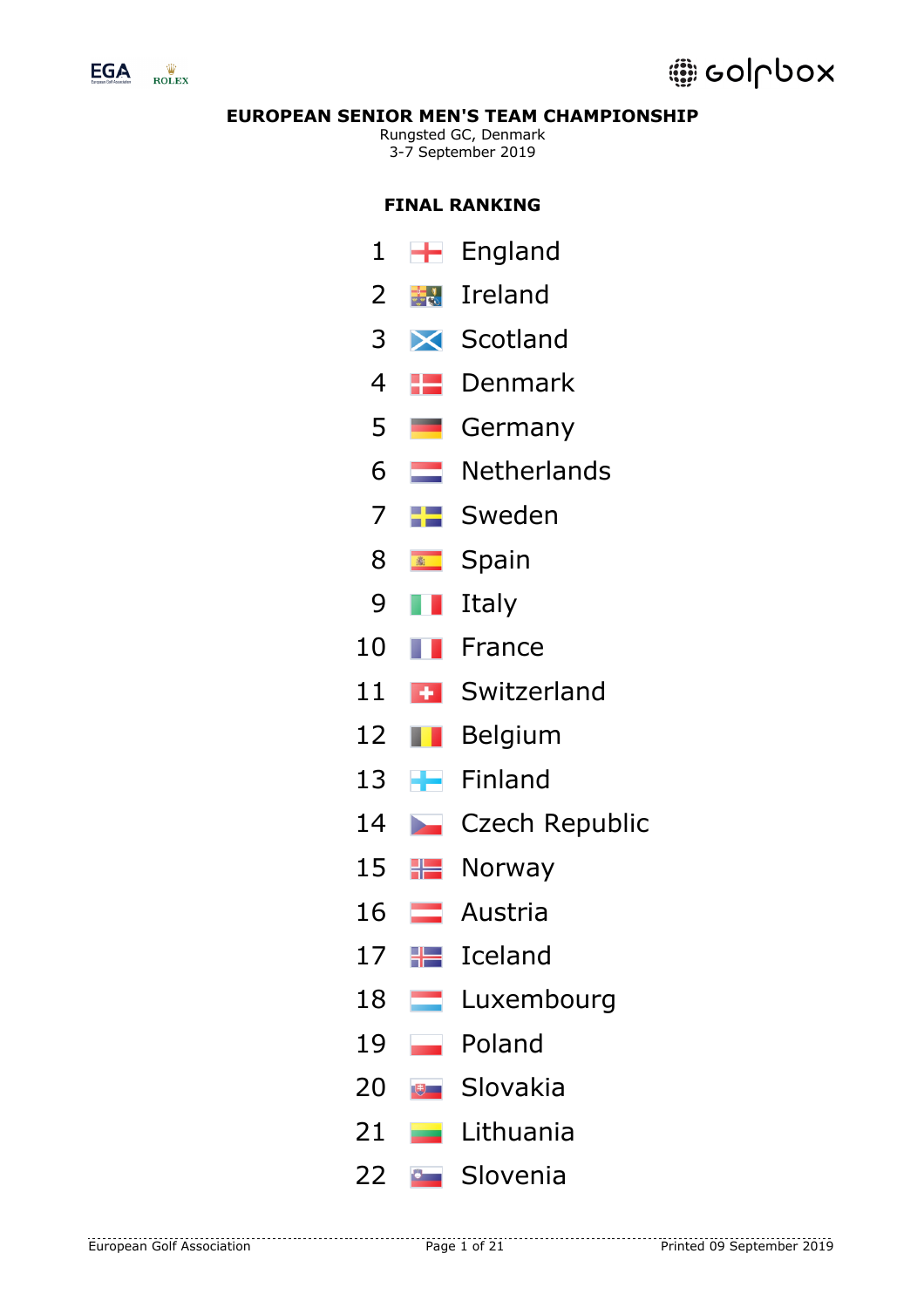

Rungsted GC, Denmark 3-7 September 2019

### **LEADERBOARD AFTER STROKEPLAY**

**Team**

| Pos            | <b>Name</b>    | <u>To par</u> | R <sub>1</sub> | R2  | <b>Total</b> |
|----------------|----------------|---------------|----------------|-----|--------------|
|                |                |               |                |     |              |
| 1              | Scotland       | $+10$         | 366            | 364 | 730          |
| $\overline{2}$ | Ireland        | $+10$         | 364            | 366 | 730          |
| 3              | Denmark        | $+13$         | 366            | 367 | 733          |
| 4              | England        | $+14$         | 368            | 366 | 734          |
| 5              | Sweden         | $+25$         | 379            | 366 | 745          |
| 6              | Spain          | $+36$         | 382            | 374 | 756          |
| 7              | Germany        | $+38$         | 378            | 380 | 758          |
| 8              | Netherlands    | $+38$         | 381            | 377 | 758          |
| 9              | Belgium        | $+38$         | 375            | 383 | 758          |
| 10             | Italy          | $+39$         | 373            | 386 | 759          |
| 11             | Switzerland    | $+45$         | 383            | 382 | 765          |
| 12             | France         | $+48$         | 382            | 386 | 768          |
| 13             | Norway         | $+51$         | 389            | 382 | 771          |
| 14             | Austria        | $+52$         | 388            | 384 | 772          |
| 15             | Finland        | $+57$         | 385            | 392 | 777          |
| 16             | Czech Republic | $+58$         | 392            | 386 | 778          |
| 17             | Iceland        | $+78$         | 388            | 410 | 798          |
| 18             | Luxembourg     | $+95$         | 410            | 405 | 815          |
| 19             | Poland         | $+120$        | 418            | 422 | 840          |
| 20             | Slovakia       | $+122$        | 427            | 415 | 842          |
| 21             | Lithuania      | $+174$        | 442            | 452 | 894          |
| 22             | Slovenia       | $+180$        | 448            | 452 | 900          |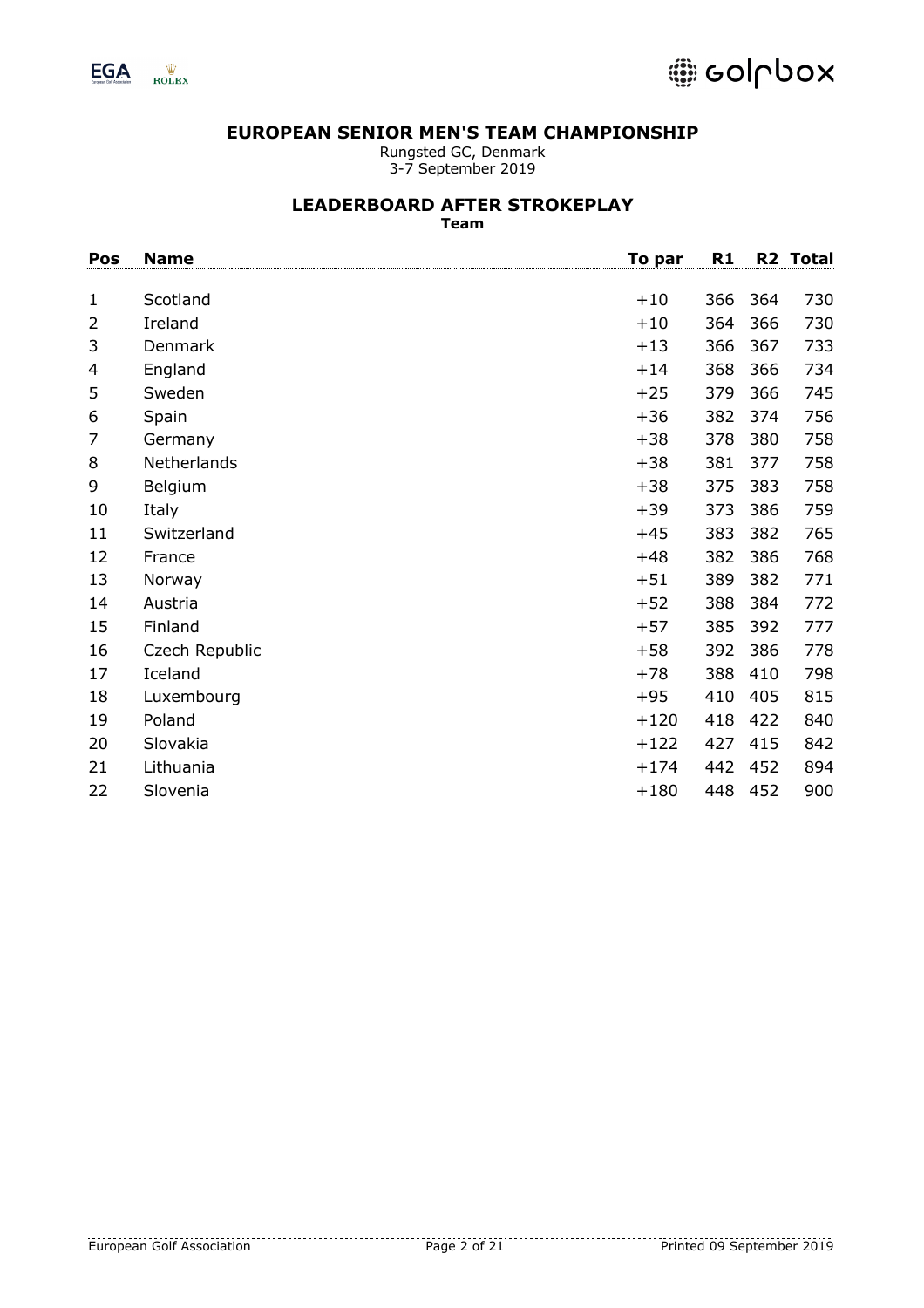

# @ colupox

### **EUROPEAN SENIOR MEN'S TEAM CHAMPIONSHIP Rungsted GC, Denmark 3-7 September 2019**

| Pos | Name                      | Country  | To par | R1  | R <sub>2</sub> | <b>Total</b> |
|-----|---------------------------|----------|--------|-----|----------------|--------------|
|     |                           |          |        |     |                |              |
| 1   | <b>Scotland</b>           |          | $+10$  | 366 | 364            | 730          |
|     | BELL, Graham              | Scotland |        | 80  | 75             |              |
|     | MOULTRIE, Paul            | Scotland |        | 75  | 75             |              |
|     | BROTHERSTON, Ian          | Scotland |        | 72  | 77             |              |
|     | SMITH, Robert             | Scotland |        | 78  | 70             |              |
|     | HENDERSON, Stewart        | Scotland |        | 71  | 74             |              |
|     | CLARK, Ronnie             | Scotland |        | 70  | 70             |              |
| 2   | <b>Ireland</b>            |          | $+10$  | 364 | 366            | 730          |
|     | SHEEHAN, Peter            | Ireland  |        | 74  | 70             |              |
|     | O'BRIEN, John             | Ireland  |        | 73  | 74             |              |
|     | GRAHAM, Steven            | Ireland  |        | 73  | 77             |              |
|     | CARVILL, Jim              | Ireland  |        | 73  | 162            |              |
|     | CONDREN, Alan             | Ireland  |        | 71  | 73             |              |
|     | BORNEMANN, Karl           | Ireland  |        | 76  | 72             |              |
|     |                           |          |        |     |                |              |
| 3   | <b>Denmark</b>            |          | $+13$  | 366 | 367            | 733          |
|     | DAUGAARD, Henrik          | Denmark  |        | 80  | 90             |              |
|     | JENSEN, Tony              | Denmark  |        | 80  | 73             |              |
|     | LAURITSEN, Søren B.       | Denmark  |        | 73  | 77             |              |
|     | NØRGAARD, Bjørn           | Denmark  |        | 70  | 72             |              |
|     | JACOBSEN, Hans Peter      | Denmark  |        | 72  | 74             |              |
|     | FLINDT, Michael C.        | Denmark  |        | 71  | 71             |              |
| 4   | <b>England</b>            |          | $+14$  | 368 | 366            | 734          |
|     | JONES, Rich               | England  |        | 72  | 80             |              |
|     | WHARTON, Paul             | England  |        | 72  | 70             |              |
|     | MEW, Alan                 | England  |        | 78  | 72             |              |
|     | ATTOE, Ian                | England  |        | 76  | 70             |              |
|     |                           |          |        | 74  | 75             |              |
|     | NORTON, Richard           | England  |        |     |                |              |
|     | KELLOCK, Rupert           | England  |        | 74  | 79             |              |
| 5   | Sweden                    |          | $+25$  | 379 | 366            | 745          |
|     | OKSANEN, Pierre           | Sweden   |        | 78  | 77             |              |
|     | INGVARSSON, Peter         | Sweden   |        | 76  | 73             |              |
|     | PERNHEDEN, Mattias        | Sweden   |        | 77  | 70             |              |
|     | SANDBERG, Johnny          | Sweden   |        | 78  | 76             |              |
|     | ERIKSSON, Mariusz         | Sweden   |        | 73  | 71             |              |
|     | DORNELL, Mats             | Sweden   |        | 75  | 76             |              |
| 6   | <b>Spain</b>              |          | $+36$  | 382 | 374            | 756          |
|     | RODRIGUEZ FUERTES, Alicio | Spain    |        | 76  | 74             |              |
|     | GONZÁLEZ, Ignacio         | Spain    |        | 75  | 77             |              |
|     | CAMPOS, Bernardo          | Spain    |        | 76  | 71             |              |
|     | BURGOS, Rafael            | Spain    |        | 78  | 74             |              |
|     | MONTOJO, Alfonso          | Spain    |        | 78  | 78             |              |
|     | CARBALLAL, Manuel         | Spain    |        | 77  | 78             |              |
|     |                           |          |        |     |                |              |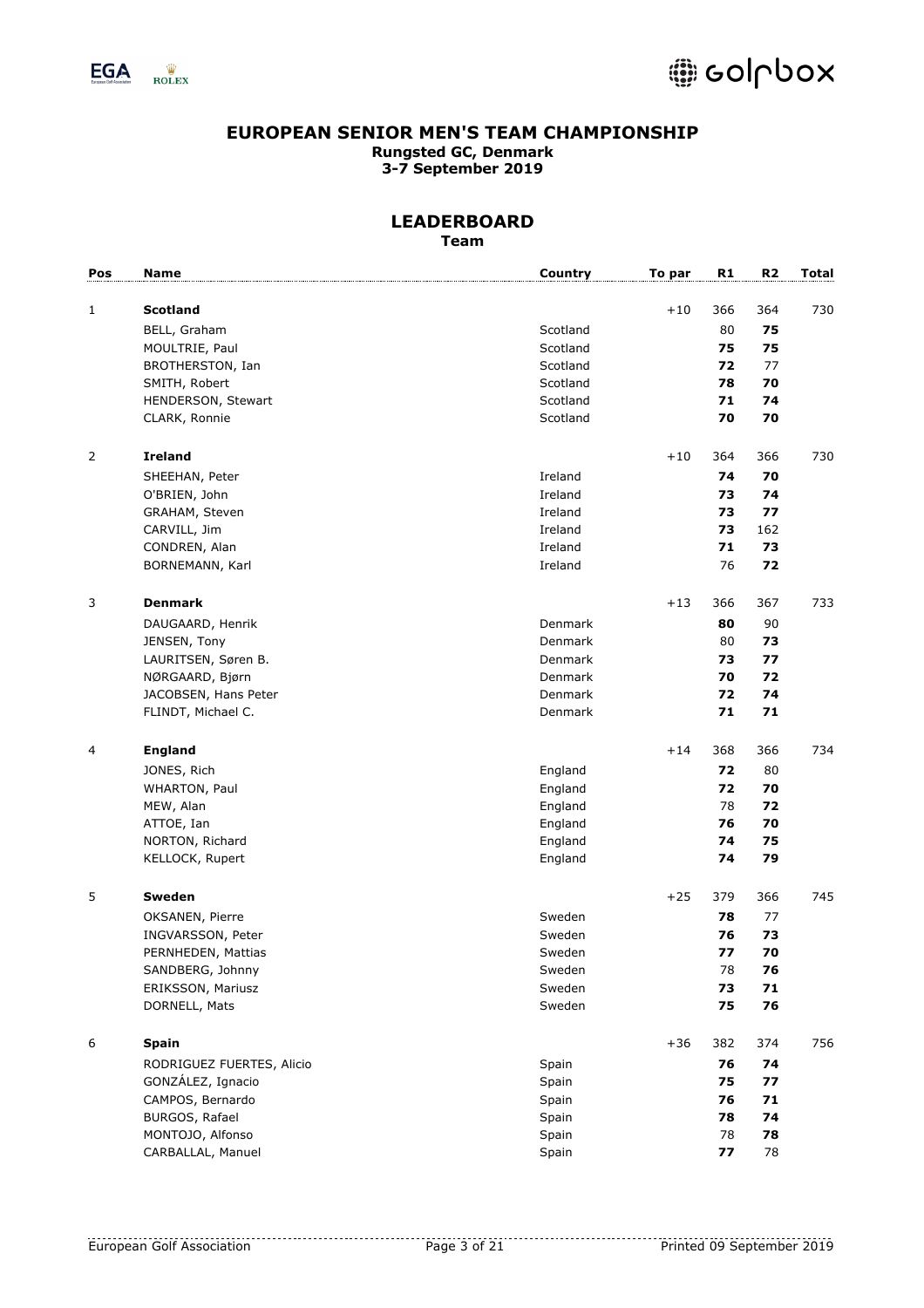



| Pos | Name                    | Country     | To par | R1  | R <sub>2</sub> | <b>Total</b> |
|-----|-------------------------|-------------|--------|-----|----------------|--------------|
|     |                         |             |        |     |                |              |
| 7   | Germany                 |             | $+38$  | 378 | 380            | 758          |
|     | SCHIEFFER, Ekkehart     | Germany     |        | 75  | 77             |              |
|     | SACHS, Stefan           | Germany     |        | 76  | 74             |              |
|     | DR. GOEDEKE, Rainer     | Germany     |        | 77  | 80             |              |
|     | KRIEGER, Thomas         | Germany     |        | 73  | 77             |              |
|     | FILI, Thomas            | Germany     |        | 78  | 77             |              |
|     | SCHULTE, Ulrich         | Germany     |        | 77  | 75             |              |
| 8   | <b>Netherlands</b>      |             | $+38$  | 381 | 377            | 758          |
|     | KAMIL, Jeroen           | Netherlands |        | 78  | 82             |              |
|     | VAN DOORNE, Pieter      | Netherlands |        | 76  | 81             |              |
|     | NOLTE, Bart             | Netherlands |        | 71  | 72             |              |
|     | ROELOFSMA, Marcel       | Netherlands |        | 79  | 73             |              |
|     | RUBAY BOUMAN, Philip    | Netherlands |        | 79  | 76             |              |
|     | VAN STEENBERGEN, Pieter | Netherlands |        | 77  | 75             |              |
| 9   | <b>Belgium</b>          |             | $+38$  | 375 | 383            | 758          |
|     | HAUSSY, Fabrice         | Belgium     |        | 73  | 77             |              |
|     | RENARD, Patrick         | Belgium     |        | 75  | 76             |              |
|     | MORTIER, Marc           | Belgium     |        | 82  | 84             |              |
|     | ROELAND, Pierre-Yves    | Belgium     |        | 74  | 76             |              |
|     | JONES, Michael          | Belgium     |        | 77  | 75             |              |
|     | JAMAR, Olivier          | Belgium     |        | 76  | 79             |              |
|     |                         |             |        |     |                |              |
| 10  | <b>Italy</b>            |             | $+39$  | 373 | 386            | 759          |
|     | FRANCO, Massimo         | Italy       |        | 72  | 77             |              |
|     | CLEAICI, Filippo        | Italy       |        | 76  | 77             |              |
|     | BOLLA, Gianluca         | Italy       |        | 75  | 78             |              |
|     | BELLINI, Marco          | Italy       |        | 71  | 76             |              |
|     | GRAUBAN, Marcello       | Italy       |        | 79  | 78             |              |
|     | SITA, Vincenzo          | Italy       |        | 80  | 80             |              |
| 11  | Switzerland             |             | $+45$  | 383 | 382            | 765          |
|     | HOFSTETTER, Yves        | Switzerland |        | 76  | 76             |              |
|     | FRANK, Markus           | Switzerland |        | 72  | 73             |              |
|     | STUTZ, Bernard          | Switzerland |        | 80  | 76             |              |
|     | GRASS, Marcel           | Switzerland |        | 83  | 79             |              |
|     | MURPHY, Thomas          | Switzerland |        | 77  | 78             |              |
|     | REICH, Arthur           | Switzerland |        | 78  | 82             |              |
|     |                         |             |        |     |                |              |
| 12  | <b>France</b>           |             | $+48$  | 382 | 386            | 768          |
|     | LOUMAIGNE, Pierre       | France      |        | 79  | 78             |              |
|     | BONHOMME, Arnaud        | France      |        | 78  | 80             |              |
|     | GRIZOT, Pascal          | France      |        | 80  | 84             |              |
|     | BACQUET, Thierry        | France      |        | 86  | 86             |              |
|     | DUPAS, Olivier          | France      |        | 71  | 74             |              |
|     | ILLOUZ, Francois        | France      |        | 74  | 70             |              |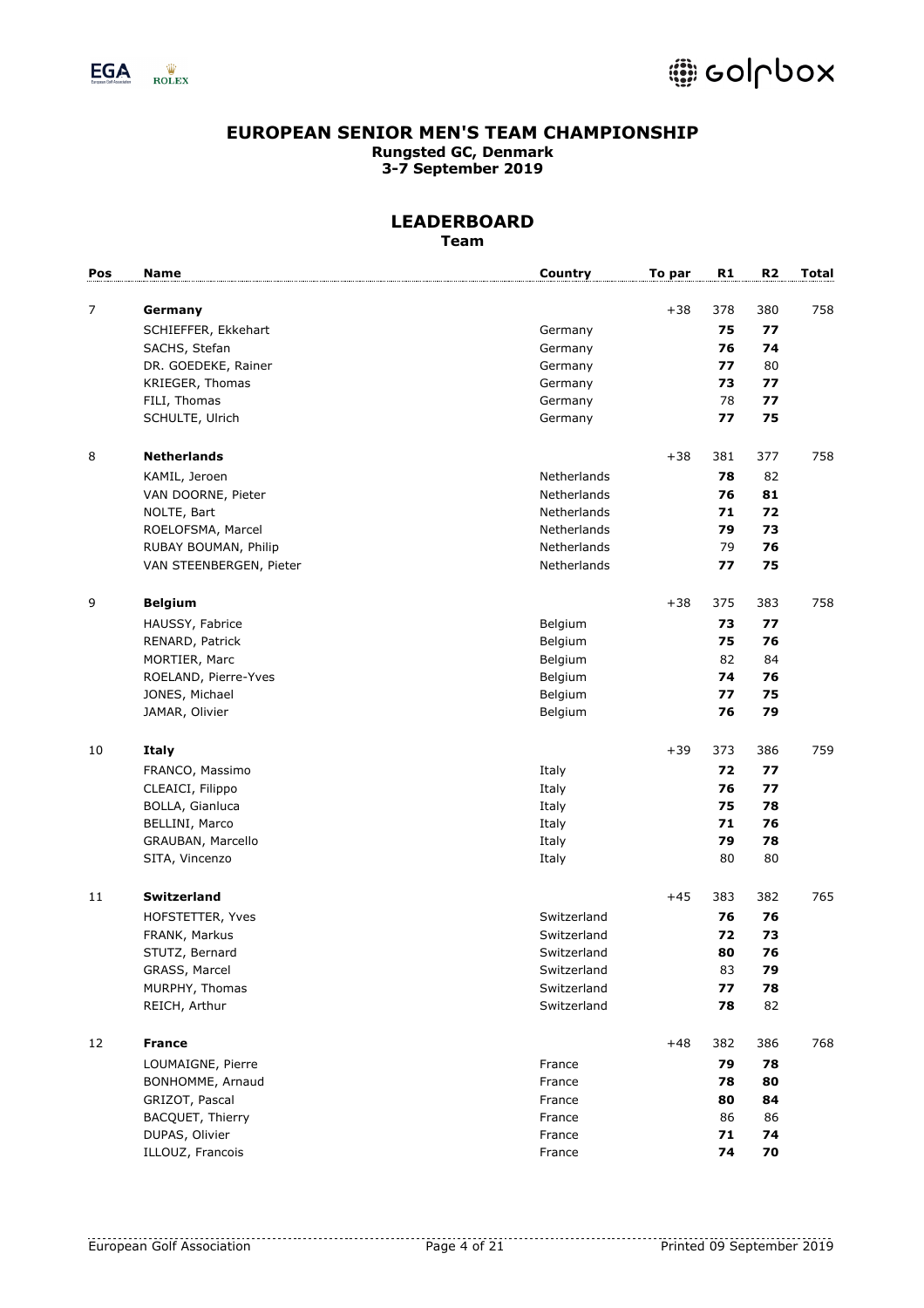

# @ colupox

### **EUROPEAN SENIOR MEN'S TEAM CHAMPIONSHIP Rungsted GC, Denmark 3-7 September 2019**

| Pos | <b>Name</b>                | Country        | To par | R1  | R <sub>2</sub> | <b>Total</b> |
|-----|----------------------------|----------------|--------|-----|----------------|--------------|
|     |                            |                |        |     |                |              |
| 13  | <b>Norway</b>              |                | $+51$  | 389 | 382            | 771          |
|     | BARTHA, Atle               | Norway         |        | 84  | 76             |              |
|     | MOEN, Robert               | Norway         |        | 90  | 76             |              |
|     | REINERTSEN, Øyvind         | Norway         |        | 80  | 78             |              |
|     | KRISTIANSEN, Rune          | Norway         |        | 75  | 80             |              |
|     | TOLLEFSEN, Tom Arne        | Norway         |        | 78  | 75             |              |
|     | SVILAND, Tore              | Norway         |        | 72  | 77             |              |
| 14  | Austria                    |                | $+52$  | 388 | 384            | 772          |
|     | SPITZER, Martin            | Austria        |        | 76  | 76             |              |
|     | BAUER, Karl                | Austria        |        | 74  | 77             |              |
|     | KONRAD, Helmut             | Austria        |        | 80  | 77             |              |
|     | BIRNGRUBER, Erich          | Austria        |        | 82  | 75             |              |
|     | REGNER, Gerhard            | Austria        |        | 76  | 79             |              |
|     | QUICKNER, Johann           | Austria        |        | 84  | 79             |              |
| 15  | <b>Finland</b>             |                | $+57$  | 385 | 392            | 777          |
|     | MOILANEN, Matti            | Finland        |        | 81  | 80             |              |
|     | LEHTONEN, Jukka            | Finland        |        | 73  | 75             |              |
|     | VAUHKONEN, Ari             | Finland        |        | 77  | 77             |              |
|     | SANDELL, Mika              | Finland        |        | 80  | 83             |              |
|     | SELIN, Juha                | Finland        |        | 82  | 83             |              |
|     | SAVONEN, Leo               | Finland        |        | 74  | 77             |              |
| 16  | <b>Czech Republic</b>      |                | $+58$  | 392 | 386            | 778          |
|     |                            |                |        |     |                |              |
|     | CHAJDA, Petr               | Czech Republic |        | 81  | 75             |              |
|     | KOTEK, Tomas               | Czech Republic |        | 80  | 78             |              |
|     | MARTINIK, Jan              | Czech Republic |        | 83  | 79             |              |
|     | SEDLAR, Jaroslav           | Czech Republic |        | 72  | 78             |              |
|     | SVATEK, Richard            | Czech Republic |        | 88  | 82             |              |
|     | KRAJNY, David              | Czech Republic |        | 76  | 76             |              |
| 17  | <b>Iceland</b>             |                | $+78$  | 388 | 410            | 798          |
|     | TRAUSTASON, Tryggvi Valtyr | Iceland        |        | 78  | 82             |              |
|     | ADALSTEINSSON, Sigurdur    | Iceland        |        | 81  | 83             |              |
|     | LONG, Einar                | Iceland        |        | 86  | 84             |              |
|     | ARNARSSON, Sigurjon        | Iceland        |        | 78  | 80             |              |
|     | ARASON, Gudmundur          | Iceland        |        | 77  | 84             |              |
|     | SIGURDSSON, Frans Pall     | Iceland        |        | 74  | 81             |              |
| 18  | Luxembourg                 |                | $+95$  | 410 | 405            | 815          |
|     | TOUSSAINT, Marc            | Luxembourg     |        | 86  | 86             |              |
|     | GOVAERTS, Jean-Marie       | Luxembourg     |        | 86  | 87             |              |
|     | <b>BAST, Georges</b>       | Luxembourg     |        | 86  | 77             |              |
|     | BRUCE, Andrew              | Luxembourg     |        | 72  | 77             |              |
|     | DIEDERICH, Marco           | Luxembourg     |        | 80  | 78             |              |
|     | SCHOLER, Rudy              | Luxembourg     |        | 91  | 87             |              |
|     |                            |                |        |     |                |              |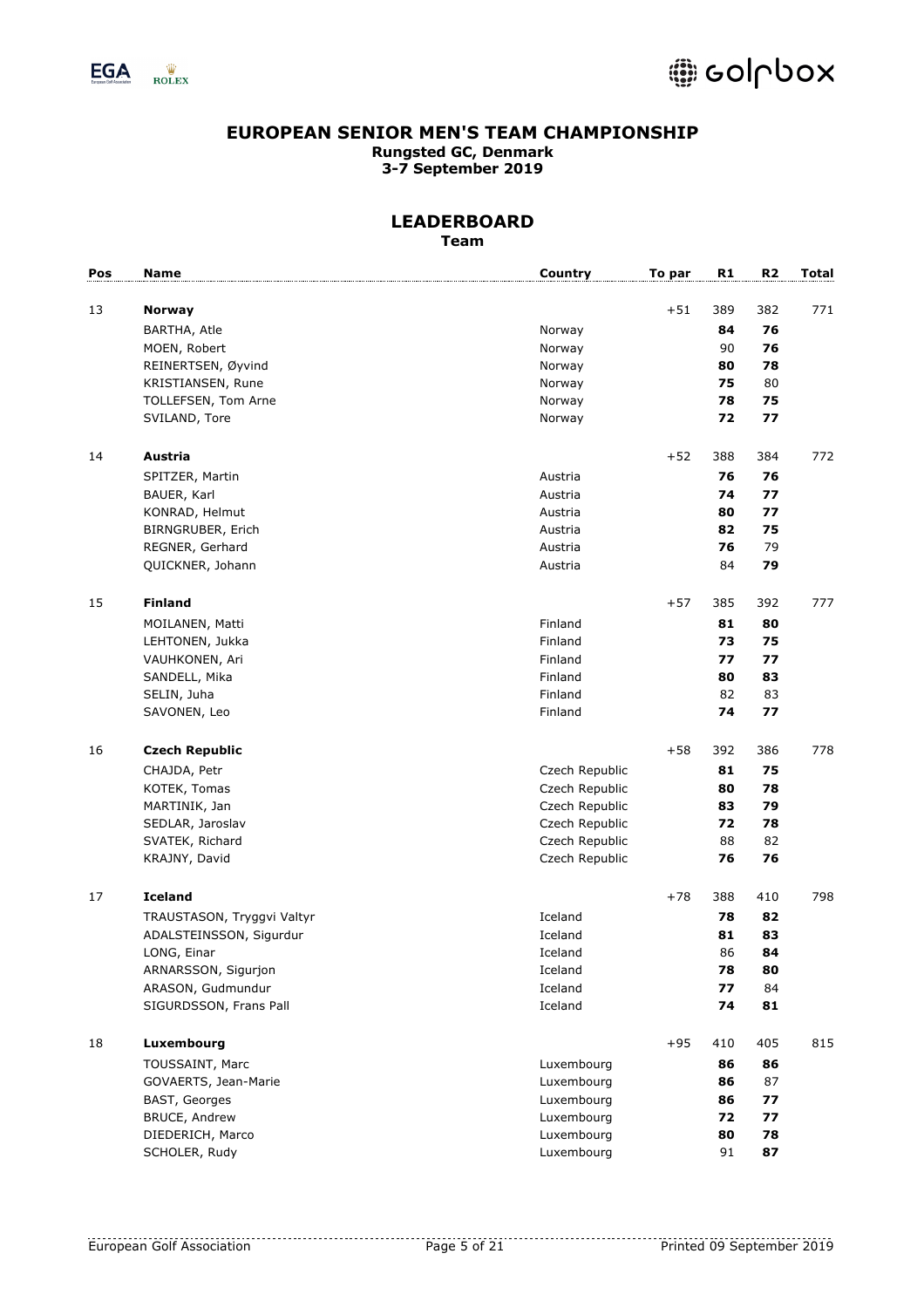



| Pos | Name                   | Country   | To par | R1  | R <sub>2</sub> | Total |
|-----|------------------------|-----------|--------|-----|----------------|-------|
| 19  | <b>Poland</b>          |           | $+120$ | 418 | 422            | 840   |
|     | STOKTOSA, Janusz       | Poland    |        | 85  | 83             |       |
|     | BIGUS, Bogdan          | Poland    |        | 81  | 85             |       |
|     | KONDPKA, Henryk        | Poland    |        | 84  | 90             |       |
|     | KAZBERUK, Janusz       | Poland    |        | 97  | 86             |       |
|     | MAJSTEKEK, Arkadiusz   | Poland    |        | 82  | 81             |       |
|     | DEC, Andrzej           | Poland    |        | 86  | 87             |       |
| 20  | <b>Slovakia</b>        |           | $+122$ | 427 | 415            | 842   |
|     | STRANAK, Peter         | Slovakia  |        | 86  | 79             |       |
|     | HNILICA, Roland        | Slovakia  |        | 89  | 89             |       |
|     | JOZEF, Fecko           | Slovakia  |        | 86  | 88             |       |
|     | SITINA, Juraj          | Slovakia  |        | 80  | 86             |       |
|     | DOBROCKY, Milan        | Slovakia  |        | 86  | 87             |       |
|     | TARABA, Igor           | Slovakia  |        | 90  | 75             |       |
| 21  | Lithuania              |           | $+174$ | 442 | 452            | 894   |
|     | BUČAS, Vytautas        | Lithuania |        | 85  | 90             |       |
|     | BARTUSEVIČIUS, Valdas  | Lithuania |        | 85  | 98             |       |
|     | JAZBUTIS, Kęstutis     | Lithuania |        | 89  | 90             |       |
|     | KATKEVIČIUS, Valdas    | Lithuania |        | 96  | 86             |       |
|     | TAMULIS, Jonas         | Lithuania |        | 92  | 89             |       |
|     | MACULEVIČIUS, Ričardas | Lithuania |        | 91  | 97             |       |
| 22  | Slovenia               |           | $+180$ | 448 | 452            | 900   |
|     | MURIC, Irwin           | Slovenia  |        | 90  | 46             |       |
|     | STOJKOVIC, Marko       | Slovenia  |        | 90  | 91             |       |
|     | GODNIC, Klavdij        | Slovenia  |        | 88  | 90             |       |
|     | SASEK, Franc           | Slovenia  |        | 91  | 88             |       |
|     | KOCAR, Darko           | Slovenia  |        | 94  | 97             |       |
|     | KRUME, Andrej          | Slovenia  |        | 89  | 86             |       |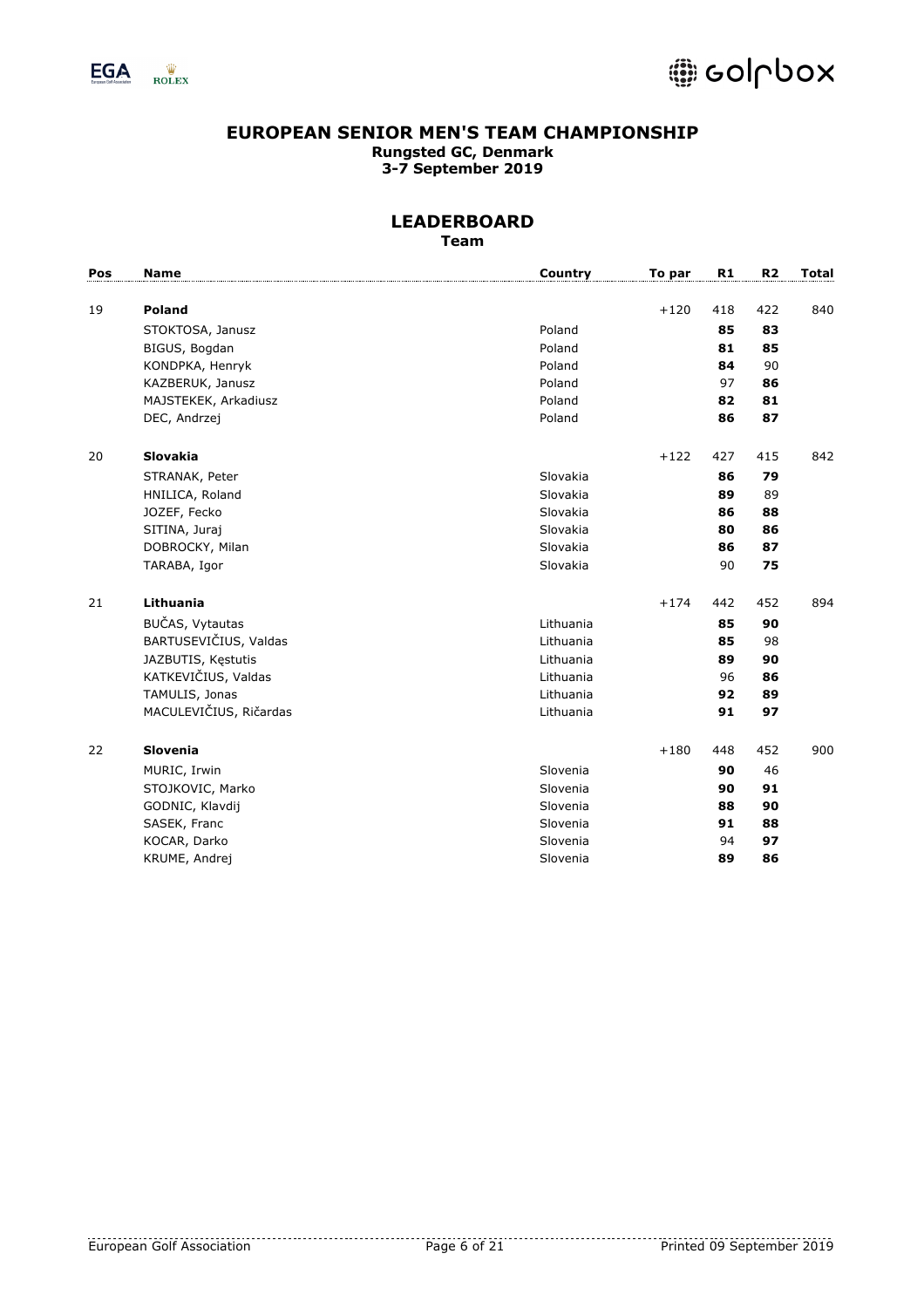

| Pos | <b>Name</b>               | <b>Country</b> | To par | R1 | R2 | <b>Total</b> |
|-----|---------------------------|----------------|--------|----|----|--------------|
| 1   | CLARK, Ronnie             | Scotland       | $-4$   | 70 | 70 | 140          |
| 2   | WHARTON, Paul             | England        | $-2$   | 72 | 70 | 142          |
| 3   | FLINDT, Michael C.        | Denmark        | $-2$   | 71 | 71 | 142          |
| 4   | NØRGAARD, Bjørn           | Denmark        | $-2$   | 70 | 72 | 142          |
| 5   | NOLTE, Bart               | Netherlands    | $-1$   | 71 | 72 | 143          |
| 6   | SHEEHAN, Peter            | Ireland        | Par    | 74 | 70 | 144          |
| 7   | ILLOUZ, Francois          | France         | Par    | 74 | 70 | 144          |
| 8   | ERIKSSON, Mariusz         | Sweden         | Par    | 73 | 71 | 144          |
| 9   | CONDREN, Alan             | Ireland        | Par    | 71 | 73 | 144          |
| 10  | FRANK, Markus             | Switzerland    | $+1$   | 72 | 73 | 145          |
| 11  | HENDERSON, Stewart        | Scotland       | $+1$   | 71 | 74 | 145          |
| 12  | DUPAS, Olivier            | France         | $+1$   | 71 | 74 | 145          |
| 13  | ATTOE, Ian                | England        | $+2$   | 76 | 70 | 146          |
| 14  | JACOBSEN, Hans Peter      | Denmark        | $+2$   | 72 | 74 | 146          |
| 15  | PERNHEDEN, Mattias        | Sweden         | $+3$   | 77 | 70 | 147          |
| 16  | CAMPOS, Bernardo          | Spain          | $+3$   | 76 | 71 | 147          |
| 17  | O'BRIEN, John             | Ireland        | $+3$   | 73 | 74 | 147          |
| 18  | BELLINI, Marco            | Italy          | $+3$   | 71 | 76 | 147          |
| 19  | SMITH, Robert             | Scotland       | $+4$   | 78 | 70 | 148          |
| 20  | BORNEMANN, Karl           | Ireland        | $+4$   | 76 | 72 | 148          |
| 21  | LEHTONEN, Jukka           | Finland        | $+4$   | 73 | 75 | 148          |
| 22  | INGVARSSON, Peter         | Sweden         | $+5$   | 76 | 73 | 149          |
| 23  | NORTON, Richard           | England        | $+5$   | 74 | 75 | 149          |
| 24  | BROTHERSTON, Ian          | Scotland       | $+5$   | 72 | 77 | 149          |
| 25  | <b>BRUCE, Andrew</b>      | Luxembourg     | $+5$   | 72 | 77 | 149          |
| 26  | FRANCO, Massimo           | Italy          | $+5$   | 72 | 77 | 149          |
| 27  | SVILAND, Tore             | Norway         | $+5$   | 72 | 77 | 149          |
| 28  | MEW, Alan                 | England        | $+6$   | 78 | 72 | 150          |
| 29  | SACHS, Stefan             | Germany        | $+6$   | 76 | 74 | 150          |
| 30  | RODRIGUEZ FUERTES, Alicio | Spain          | $+6$   | 76 | 74 | 150          |
| 31  | MOULTRIE, Paul            | Scotland       | $+6$   | 75 | 75 | 150          |
| 32  | ROELAND, Pierre-Yves      | Belgium        | $+6$   | 74 | 76 | 150          |
| 33  | HAUSSY, Fabrice           | Belgium        | $+6$   | 73 | 77 | 150          |
| 34  | KRIEGER, Thomas           | Germany        | $+6$   | 73 | 77 | 150          |
| 35  | GRAHAM, Steven            | Ireland        | $+6$   | 73 | 77 | 150          |
| 36  | LAURITSEN, Søren B.       | Denmark        | $+6$   | 73 | 77 | 150          |
| 37  | SEDLAR, Jaroslav          | Czech Republic | $+6$   | 72 | 78 | 150          |
| 38  | RENARD, Patrick           | Belgium        | $+7$   | 75 | 76 | 151          |
| 39  | DORNELL, Mats             | Sweden         | $+7$   | 75 | 76 | 151          |
| 40  | BAUER, Karl               | Austria        | $+7$   | 74 | 77 | 151          |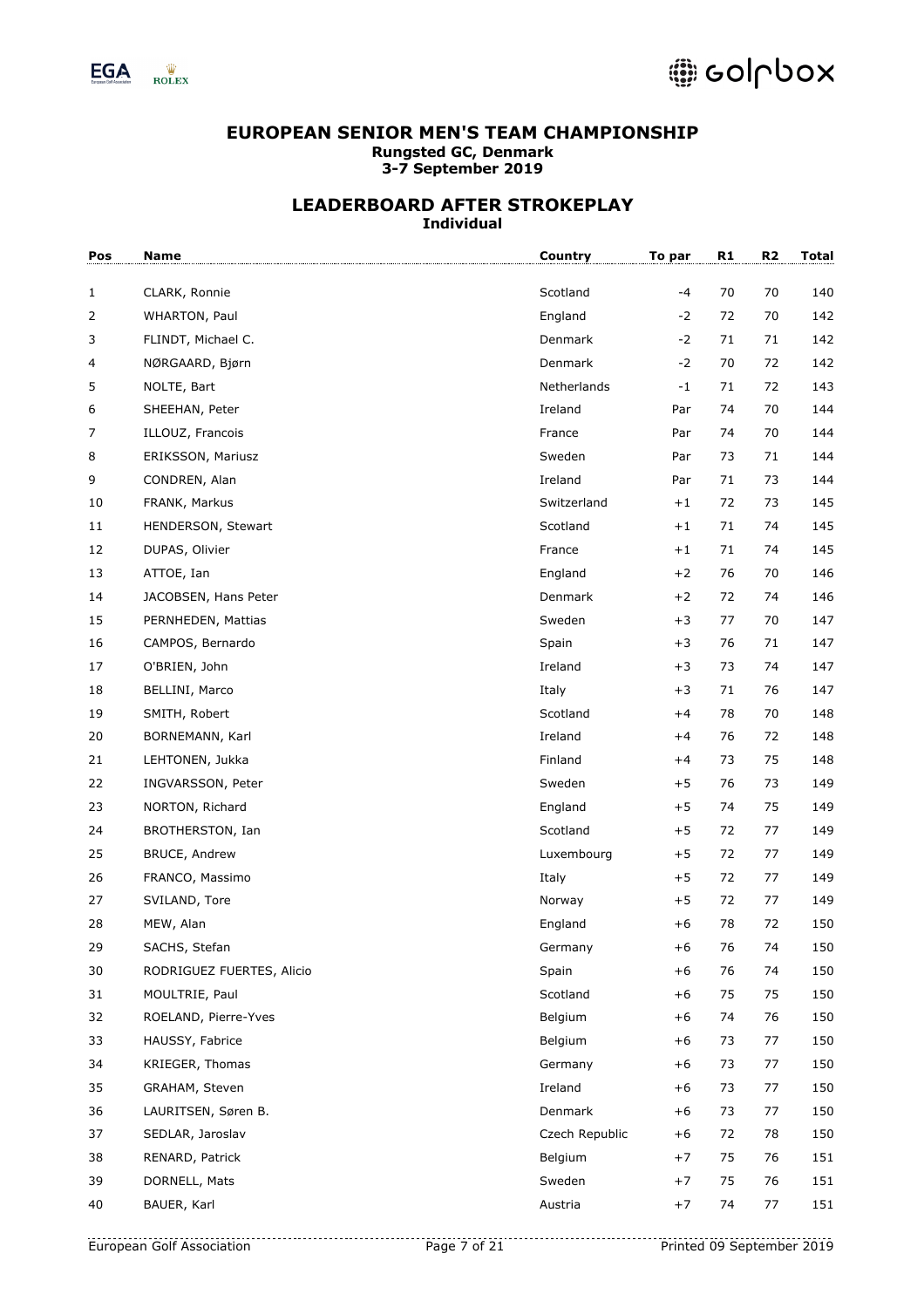

| Pos | <b>Name</b>             | Country        | To par | R1 | R <sub>2</sub> | <b>Total</b> |
|-----|-------------------------|----------------|--------|----|----------------|--------------|
| 41  | SAVONEN, Leo            | Finland        | $+7$   | 74 | 77             | 151          |
| 42  | ROELOFSMA, Marcel       | Netherlands    | $+8$   | 79 | 73             | 152          |
| 43  | BURGOS, Rafael          | Spain          | $+8$   | 78 | 74             | 152          |
| 44  | JONES, Michael          | Belgium        | $+8$   | 77 | 75             | 152          |
| 45  | VAN STEENBERGEN, Pieter | Netherlands    | $+8$   | 77 | 75             | 152          |
| 46  | SCHULTE, Ulrich         | Germany        | $+8$   | 77 | 75             | 152          |
| 47  | KRAJNY, David           | Czech Republic | $+8$   | 76 | 76             | 152          |
| 48  | SPITZER, Martin         | Austria        | $+8$   | 76 | 76             | 152          |
| 49  | HOFSTETTER, Yves        | Switzerland    | $+8$   | 76 | 76             | 152          |
| 50  | SCHIEFFER, Ekkehart     | Germany        | $+8$   | 75 | 77             | 152          |
| 51  | GONZÁLEZ, Ignacio       | Spain          | $+8$   | 75 | 77             | 152          |
| 52  | JONES, Rich             | England        | $+8$   | 72 | 80             | 152          |
| 53  | JENSEN, Tony            | Denmark        | $+9$   | 80 | 73             | 153          |
| 54  | TOLLEFSEN, Tom Arne     | Norway         | +9     | 78 | 75             | 153          |
| 55  | CLEAICI, Filippo        | Italy          | $+9$   | 76 | 77             | 153          |
| 56  | BOLLA, Gianluca         | Italy          | $+9$   | 75 | 78             | 153          |
| 57  | KELLOCK, Rupert         | England        | $+9$   | 74 | 79             | 153          |
| 58  | SANDBERG, Johnny        | Sweden         | $+10$  | 78 | 76             | 154          |
| 59  | VAUHKONEN, Ari          | Finland        | $+10$  | 77 | 77             | 154          |
| 60  | BELL, Graham            | Scotland       | $+11$  | 80 | 75             | 155          |
| 61  | RUBAY BOUMAN, Philip    | Netherlands    | $+11$  | 79 | 76             | 155          |
| 62  | OKSANEN, Pierre         | Sweden         | $+11$  | 78 | 77             | 155          |
| 63  | FILI, Thomas            | Germany        | $+11$  | 78 | 77             | 155          |
| 64  | CARBALLAL, Manuel       | Spain          | $+11$  | 77 | 78             | 155          |
| 65  | MURPHY, Thomas          | Switzerland    | $+11$  | 77 | 78             | 155          |
| 66  | REGNER, Gerhard         | Austria        | $+11$  | 76 | 79             | 155          |
| 67  | JAMAR, Olivier          | Belgium        | $+11$  | 76 | 79             | 155          |
| 68  | KRISTIANSEN, Rune       | Norway         | $+11$  | 75 | 80             | 155          |
| 69  | SIGURDSSON, Frans Pall  | Iceland        | $+11$  | 74 | 81             | 155          |
| 70  | CHAJDA, Petr            | Czech Republic | $+12$  | 81 | 75             | 156          |
| 71  | STUTZ, Bernard          | Switzerland    | $+12$  | 80 | 76             | 156          |
| 72  | MONTOJO, Alfonso        | Spain          | $+12$  | 78 | 78             | 156          |
| 73  | BIRNGRUBER, Erich       | Austria        | $+13$  | 82 | 75             | 157          |
| 74  | KONRAD, Helmut          | Austria        | $+13$  | 80 | 77             | 157          |
| 75  | LOUMAIGNE, Pierre       | France         | $+13$  | 79 | 78             | 157          |
| 76  | GRAUBAN, Marcello       | Italy          | $+13$  | 79 | 78             | 157          |
| 77  | DR. GOEDEKE, Rainer     | Germany        | $+13$  | 77 | 80             | 157          |
| 78  | VAN DOORNE, Pieter      | Netherlands    | $+13$  | 76 | 81             | 157          |
| 79  | DIEDERICH, Marco        | Luxembourg     | $+14$  | 80 | 78             | 158          |
| 80  | KOTEK, Tomas            | Czech Republic | $+14$  | 80 | 78             | 158          |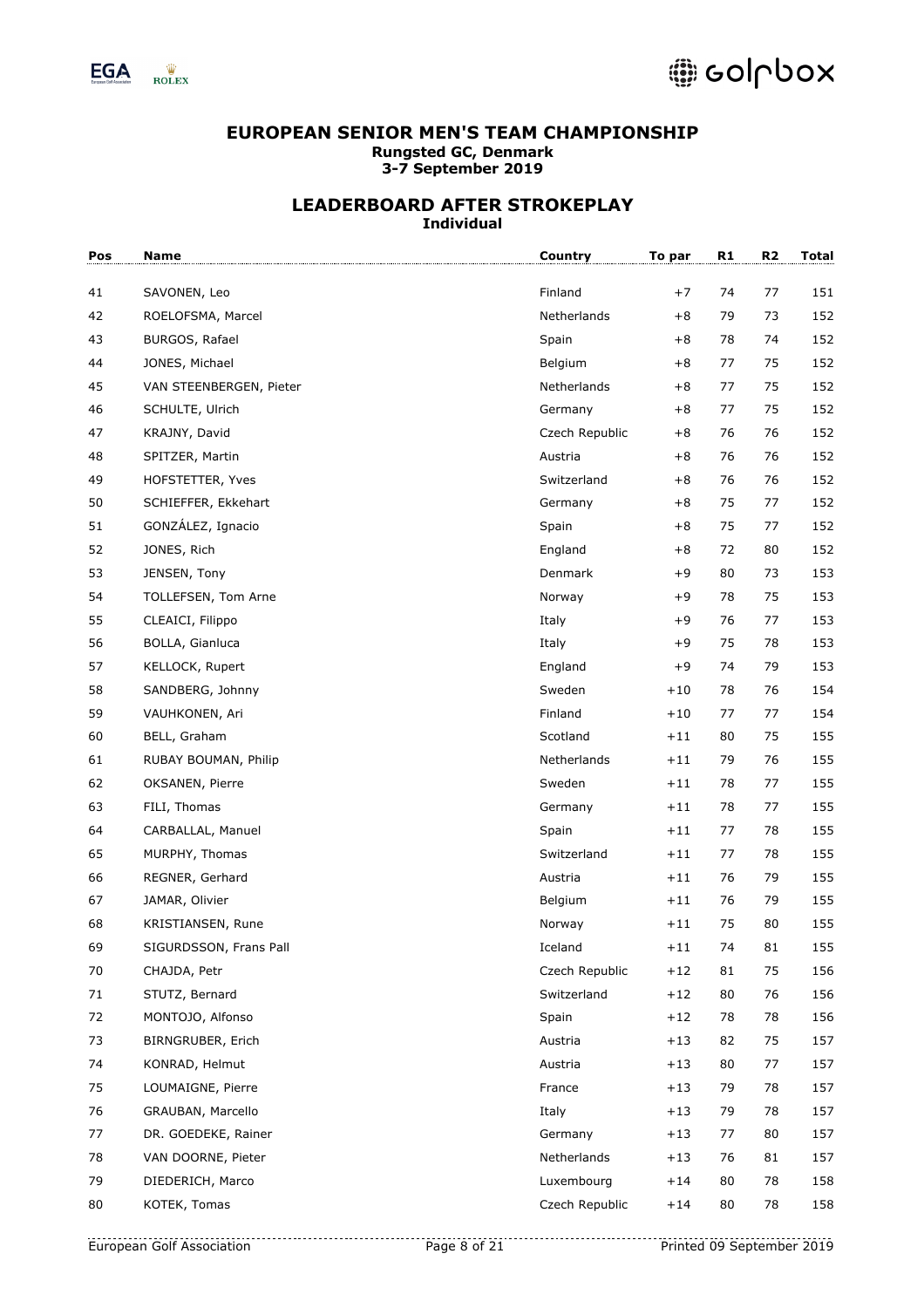

| Pos | Name                       | <b>Country</b> | To par | R1 | R2 | <b>Total</b> |
|-----|----------------------------|----------------|--------|----|----|--------------|
| 81  | REINERTSEN, Øyvind         | Norway         | $+14$  | 80 | 78 | 158          |
| 82  | BONHOMME, Arnaud           | France         | $+14$  | 78 | 80 | 158          |
| 83  | ARNARSSON, Sigurjon        | Iceland        | $+14$  | 78 | 80 | 158          |
| 84  | BARTHA, Atle               | Norway         | $+16$  | 84 | 76 | 160          |
| 85  | SITA, Vincenzo             | Italy          | $+16$  | 80 | 80 | 160          |
| 86  | TRAUSTASON, Tryggvi Valtyr | Iceland        | $+16$  | 78 | 82 | 160          |
| 87  | KAMIL, Jeroen              | Netherlands    | $+16$  | 78 | 82 | 160          |
| 88  | REICH, Arthur              | Switzerland    | $+16$  | 78 | 82 | 160          |
| 89  | MOILANEN, Matti            | Finland        | $+17$  | 81 | 80 | 161          |
| 90  | ARASON, Gudmundur          | Iceland        | $+17$  | 77 | 84 | 161          |
| 91  | MARTINIK, Jan              | Czech Republic | $+18$  | 83 | 79 | 162          |
| 92  | GRASS, Marcel              | Switzerland    | $+18$  | 83 | 79 | 162          |
| 93  | BAST, Georges              | Luxembourg     | $+19$  | 86 | 77 | 163          |
| 94  | QUICKNER, Johann           | Austria        | $+19$  | 84 | 79 | 163          |
| 95  | MAJSTEKEK, Arkadiusz       | Poland         | $+19$  | 82 | 81 | 163          |
| 96  | SANDELL, Mika              | Finland        | $+19$  | 80 | 83 | 163          |
| 97  | ADALSTEINSSON, Sigurdur    | Iceland        | $+20$  | 81 | 83 | 164          |
| 98  | GRIZOT, Pascal             | France         | $+20$  | 80 | 84 | 164          |
| 99  | TARABA, Igor               | Slovakia       | $+21$  | 90 | 75 | 165          |
| 100 | STRANAK, Peter             | Slovakia       | $+21$  | 86 | 79 | 165          |
| 101 | SELIN, Juha                | Finland        | $+21$  | 82 | 83 | 165          |
| 102 | MOEN, Robert               | Norway         | $+22$  | 90 | 76 | 166          |
| 103 | MORTIER, Marc              | Belgium        | $+22$  | 82 | 84 | 166          |
| 104 | BIGUS, Bogdan              | Poland         | $+22$  | 81 | 85 | 166          |
| 105 | SITINA, Juraj              | Slovakia       | $+22$  | 80 | 86 | 166          |
| 106 | STOKTOSA, Janusz           | Poland         | $+24$  | 85 | 83 | 168          |
| 107 | SVATEK, Richard            | Czech Republic | $+26$  | 88 | 82 | 170          |
| 108 | LONG, Einar                | Iceland        | $+26$  | 86 | 84 | 170          |
| 109 | DAUGAARD, Henrik           | Denmark        | $+26$  | 80 | 90 | 170          |
| 110 | BACQUET, Thierry           | France         | $+28$  | 86 | 86 | 172          |
| 111 | TOUSSAINT, Marc            | Luxembourg     | $+28$  | 86 | 86 | 172          |
| 112 | DEC, Andrzej               | Poland         | $+29$  | 86 | 87 | 173          |
| 113 | DOBROCKY, Milan            | Slovakia       | $+29$  | 86 | 87 | 173          |
| 114 | GOVAERTS, Jean-Marie       | Luxembourg     | $+29$  | 86 | 87 | 173          |
| 115 | JOZEF, Fecko               | Slovakia       | $+30$  | 86 | 88 | 174          |
| 116 | KONDPKA, Henryk            | Poland         | $+30$  | 84 | 90 | 174          |
| 117 | KRUME, Andrej              | Slovenia       | $+31$  | 89 | 86 | 175          |
| 118 | BUČAS, Vytautas            | Lithuania      | $+31$  | 85 | 90 | 175          |
| 119 | SCHOLER, Rudy              | Luxembourg     | $+34$  | 91 | 87 | 178          |
| 120 | HNILICA, Roland            | Slovakia       | $+34$  | 89 | 89 | 178          |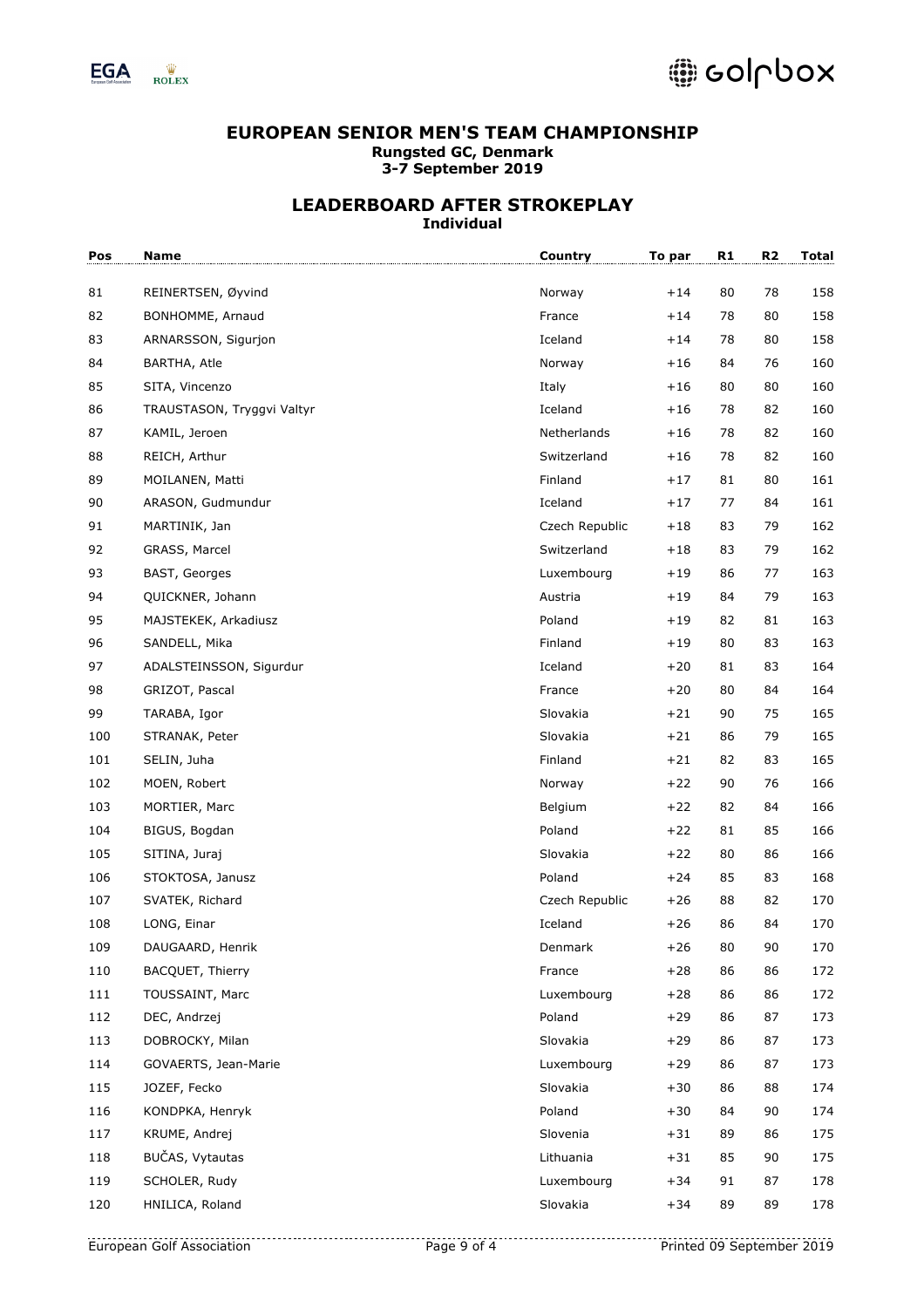

| Pos        | <b>Name</b>            | Country   | To par | R1 | R <sub>2</sub> | Total |
|------------|------------------------|-----------|--------|----|----------------|-------|
|            |                        |           |        |    |                |       |
| 121        | GODNIC, Klavdij        | Slovenia  | $+34$  | 88 | 90             | 178   |
| 122        | SASEK, Franc           | Slovenia  | $+35$  | 91 | 88             | 179   |
| 123        | JAZBUTIS, Kestutis     | Lithuania | $+35$  | 89 | 90             | 179   |
| 124        | TAMULIS, Jonas         | Lithuania | $+37$  | 92 | 89             | 181   |
| 125        | STOJKOVIC, Marko       | Slovenia  | $+37$  | 90 | 91             | 181   |
| 126        | KATKEVIČIUS, Valdas    | Lithuania | $+38$  | 96 | 86             | 182   |
| 127        | KAZBERUK, Janusz       | Poland    | $+39$  | 97 | 86             | 183   |
| 128        | BARTUSEVIČIUS, Valdas  | Lithuania | $+39$  | 85 | 98             | 183   |
| 129        | MACULEVIČIUS, Ričardas | Lithuania | $+44$  | 91 | 97             | 188   |
| 130        | KOCAR, Darko           | Slovenia  | $+47$  | 94 | 97             | 191   |
| 131        | CARVILL, Jim           | Ireland   | $+91$  | 73 | 162            | 235   |
| <b>RTD</b> | MURIC, Irwin           | Slovenia  | $+30$  | 90 |                | 90    |
|            |                        |           |        |    |                |       |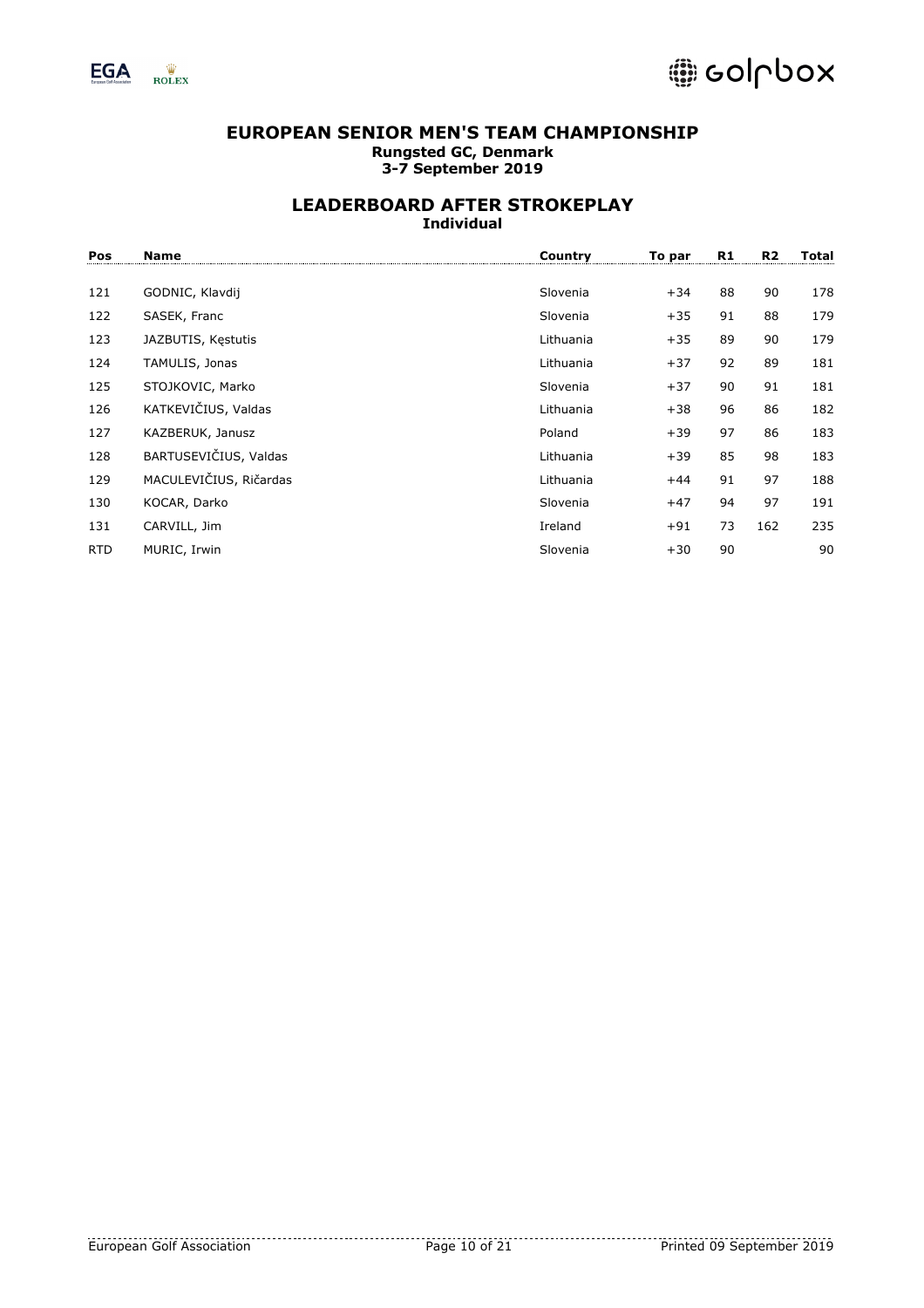### **European Senior Men's Team Championship - Flight A**

Rungsted GC, Denmark 3-7 September 2019

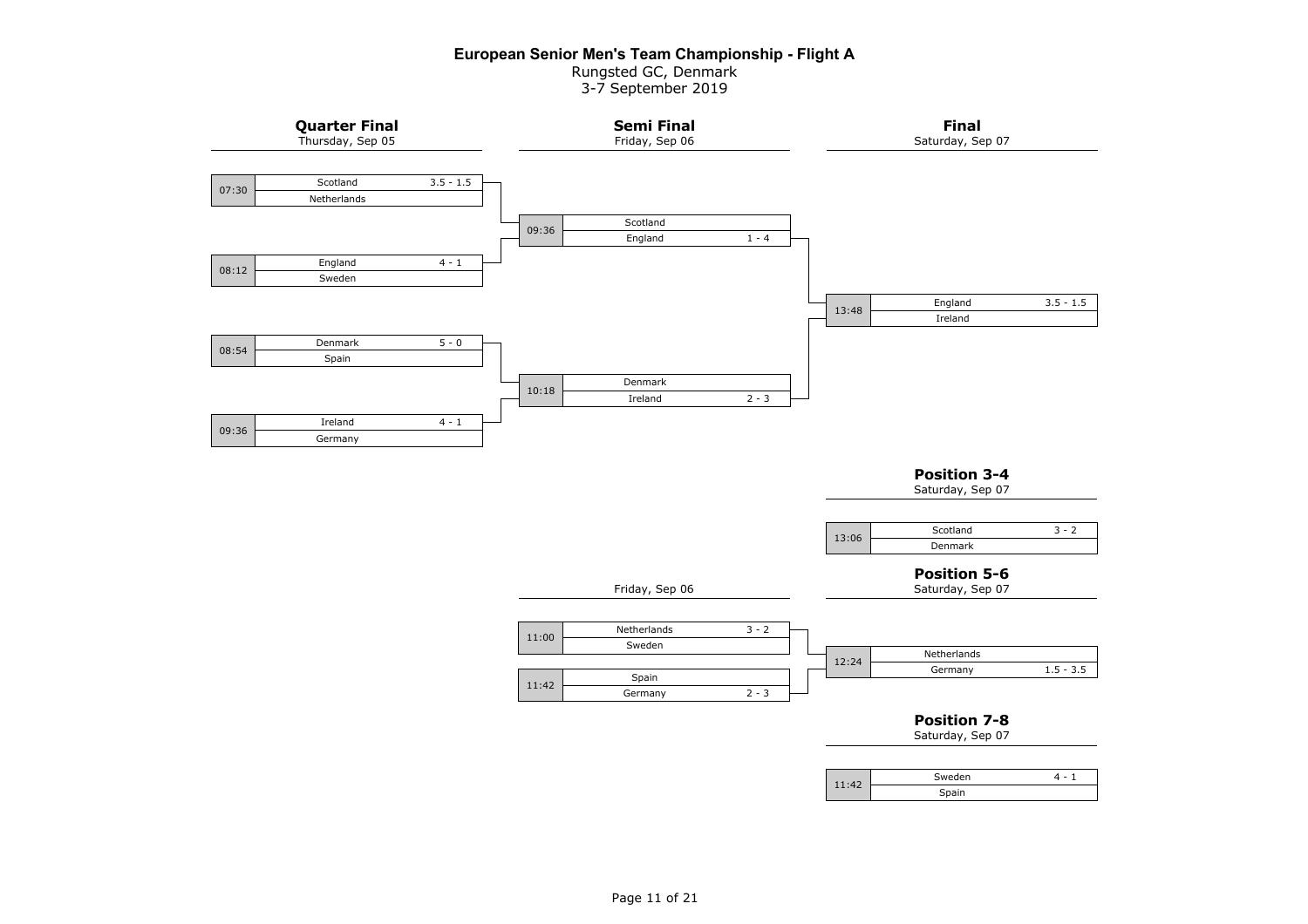

Rungsted GC, Denmark

3-7 September 2019

# **MATCH RESULT Flight A**

# **Quarter Final**

Thursday, Sep 05

| Scotland                             |               |                                          |               | Netherlands                        |
|--------------------------------------|---------------|------------------------------------------|---------------|------------------------------------|
| Ian Brotherston / Robert Smith       | $\mathbf{1}$  | 7&6                                      | 0             | Pieter van Doorne / Jeroen Kamil   |
| Ronnie Clark                         | 1/2           | Halved                                   | $\frac{1}{2}$ | <b>Bart Nolte</b>                  |
| <b>Stewart Henderson</b>             | $\mathbf{1}$  | 5&4                                      | 0             | Marcel Roelofsma                   |
| Paul Moultrie                        | $\mathbf{1}$  | 4&3                                      | 0             | Philip Rubay Bouman                |
| Graham Bell                          | 0             | 2&1                                      | 1             | Pieter van Steenbergen             |
|                                      | 3.5           |                                          | 1.5           |                                    |
|                                      |               |                                          |               |                                    |
|                                      |               | <b>Quarter Final</b><br>Thursday, Sep 05 |               |                                    |
| England                              |               |                                          |               | Sweden                             |
| Ian Attoe / Alan Mew                 | $\mathbf{1}$  | 3&2                                      | 0             | Pierre Oksanen / Johnny Sandberg   |
| Rupert Kellock                       | $\mathbf{1}$  | 1 Hole                                   | 0             | Peter Ingvarsson                   |
| Rich Jones                           | $\mathbf{1}$  | 3&2                                      | $\mathbf 0$   | Mariusz Eriksson                   |
| Richard Norton                       | 0             | 2&1                                      | 1             | Mattias Pernheden                  |
| Paul Wharton                         | $\mathbf{1}$  | 5&4                                      | 0             | Mats Dornell                       |
|                                      | 4             |                                          | 1             |                                    |
|                                      |               |                                          |               |                                    |
|                                      |               | <b>Quarter Final</b>                     |               |                                    |
|                                      |               | Thursday, Sep 05                         |               |                                    |
| Denmark                              |               |                                          |               | Spain                              |
| Henrik Daugaard / Søren B. Lauritsen | $\mathbf{1}$  | 3&2                                      | $\mathbf 0$   | Alfonso Montojo / Manuel Carballal |
| Hans Peter Jacobsen                  | $\mathbf{1}$  | 2&1                                      | 0             | Bernardo Campos                    |
| Bjørn Nørgaard                       | $\mathbf{1}$  | 2&1                                      | 0             | Rafael Burgos                      |
| Michael C. Flindt                    | $\mathbf{1}$  | 3&2                                      | $\mathbf 0$   | Alicio Rodriguez Fuertes           |
| Tony Jensen                          | $\mathbf{1}$  | 4&2                                      | $\mathbf 0$   | Ignacio González                   |
|                                      | 5             |                                          | 0             |                                    |
|                                      |               |                                          |               |                                    |
|                                      |               | <b>Quarter Final</b>                     |               |                                    |
|                                      |               | Thursday, Sep 05                         |               |                                    |
| Ireland                              |               |                                          |               | Germany                            |
| Karl Bornemann / Jim Carvill         | $\mathbf{1}$  | 2&1                                      | 0             | Ekkehart Schieffer / Stefan Sachs  |
| Peter Sheehan                        | $\mathbf{1}$  | 2&1                                      | 0             | Thomas Krieger                     |
| John O'Brien                         | $\mathbf{1}$  | 7&5                                      | 0             | Rainer Dr. Goedeke                 |
| Steven Graham                        | $\frac{1}{2}$ | Halved                                   | $\frac{1}{2}$ | Thomas Fili                        |
| Alan Condren                         | 1/2           | Halved                                   | $\frac{1}{2}$ | Ulrich Schulte                     |
|                                      | 4             |                                          | 1             |                                    |
|                                      |               | Semi Final                               |               |                                    |
|                                      |               | Friday, Sep 06                           |               |                                    |
| Scotland                             |               |                                          |               | England                            |
| Ian Brotherston / Robert Smith       | 0             | 2&1                                      | $\mathbf{1}$  | Ian Attoe / Alan Mew               |
| Ronnie Clark                         | $\mathbf{1}$  | 5&3                                      | $\mathbf 0$   | Rupert Kellock                     |
| Stewart Henderson                    | 0             | 1 Hole                                   | 1             | Rich Jones                         |
| Paul Moultrie                        | 0             | 2&1                                      | 1             | Richard Norton                     |
| Graham Bell                          | 0             | 3&2                                      | $\mathbf{1}$  | Paul Wharton                       |
|                                      | 1             |                                          | 4             |                                    |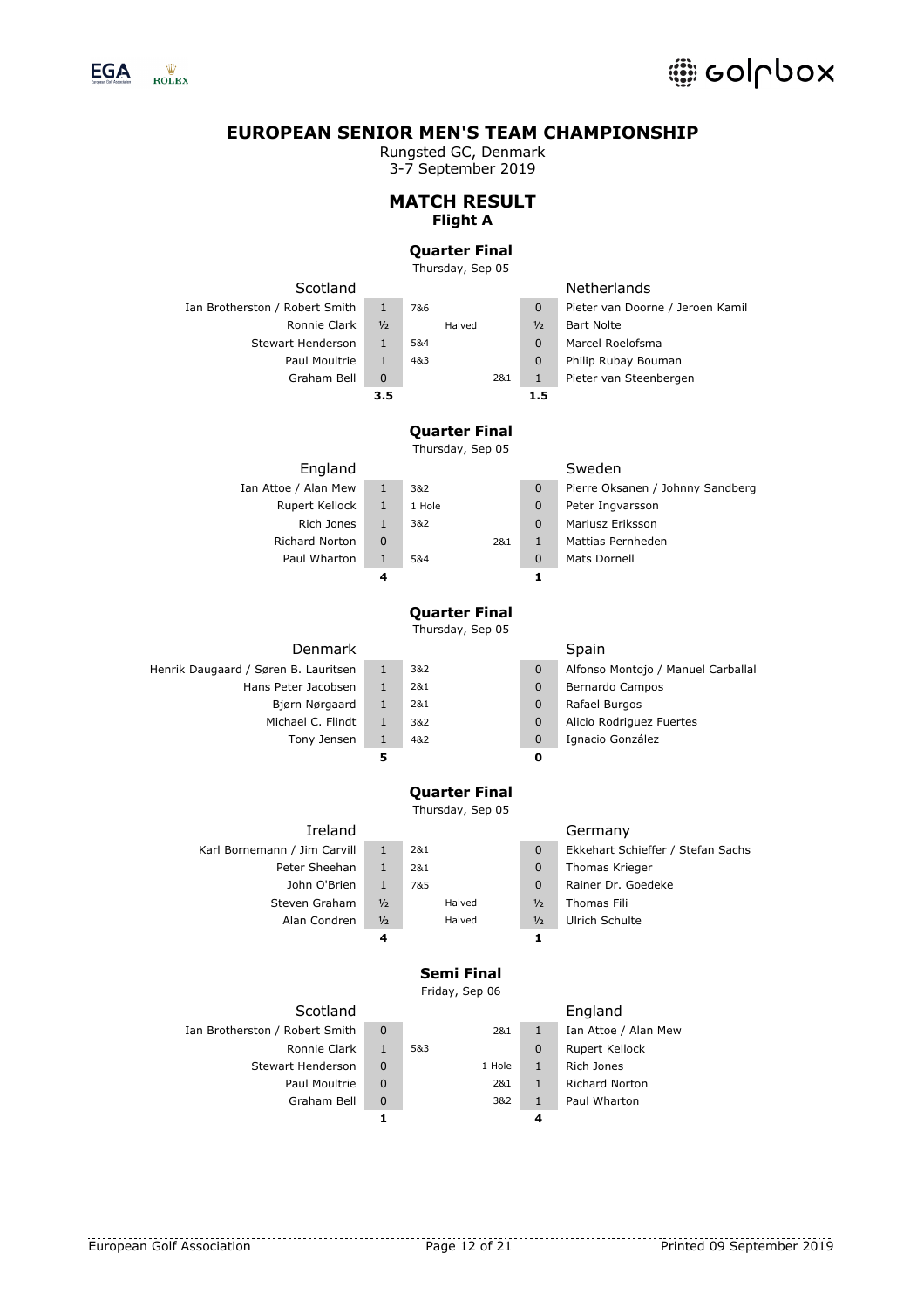

Rungsted GC, Denmark

3-7 September 2019

### **MATCH RESULT Flight A**

# **Semi Final**

Friday, Sep 06

| Denmark                              |                         |                     |                         | Ireland                              |
|--------------------------------------|-------------------------|---------------------|-------------------------|--------------------------------------|
| Søren B. Lauritsen / Henrik Daugaard | 1                       | 2&1                 | $\mathbf 0$             | Karl Bornemann / Jim Carvill         |
| Hans Peter Jacobsen                  | $\mathbf{1}$            | 3&2                 | $\overline{0}$          | Peter Sheehan                        |
| Bjørn Nørgaard                       | $\overline{0}$          | 19th                | $\mathbf{1}$            | John O'Brien                         |
| Michael C. Flindt                    | $\mathbf 0$             | 2 Holes             | $\mathbf{1}$            | Steven Graham                        |
| Tony Jensen                          | $\mathbf 0$             | 4&3                 | $\mathbf{1}$            | Alan Condren                         |
|                                      | $\overline{2}$          |                     | 3                       |                                      |
|                                      |                         | <b>Position 5-6</b> |                         |                                      |
|                                      |                         | Friday, Sep 06      |                         |                                      |
| Netherlands                          |                         |                     |                         | Sweden                               |
| Pieter van Doorne / Jeroen Kamil     | $\mathbf{1}$            | 1 Hole              | $\overline{0}$          | Pierre Oksanen / Johnny Sandberg     |
| <b>Bart Nolte</b>                    | $\mathbf 0$             | 3&2                 | $\mathbf{1}$            | Peter Ingvarsson                     |
| Marcel Roelofsma                     | $\mathbf{1}$            | 25th                | $\mathbf{0}$            | Mats Dornell                         |
| Philip Rubay Bouman                  | $\overline{0}$          | 2&1                 | $\mathbf{1}$            | Mattias Pernheden                    |
| Pieter van Steenbergen               | $1\,$                   | 7&6                 | $\mathbf 0$             | Mariusz Eriksson                     |
|                                      | з                       |                     | $\overline{\mathbf{z}}$ |                                      |
|                                      |                         | <b>Position 7-8</b> |                         |                                      |
|                                      |                         | Friday, Sep 06      |                         |                                      |
| Spain                                |                         |                     |                         | Germany                              |
| Alfonso Montojo / Rafael Burgos      | 0                       | 5&4                 | $\mathbf{1}$            | Thomas Fili / Rainer Dr. Goedeke     |
| Manuel Carballal                     | $\overline{0}$          | 25th                | $\mathbf{1}$            | Stefan Sachs                         |
| Ignacio González                     | $\mathbf{1}$            | 2&1                 | $\overline{0}$          | Ekkehart Schieffer                   |
| Alicio Rodriguez Fuertes             | 0                       | 3&1                 | $\mathbf{1}$            | Ulrich Schulte                       |
| Bernardo Campos                      | $\mathbf{1}$            | 20th                | $\overline{0}$          | Thomas Krieger                       |
|                                      | $\overline{\mathbf{2}}$ |                     | 3                       |                                      |
|                                      |                         | <b>Final</b>        |                         |                                      |
|                                      |                         | Saturday, Sep 07    |                         |                                      |
| England                              |                         |                     |                         | Ireland                              |
| Ian Attoe / Alan Mew                 | $\mathbf{1}$            | 6&5                 | $\mathbf{0}$            | Karl Bornemann / Jim Carvill         |
| Rupert Kellock                       | $\mathbf{1}$            | 2&1                 | $\mathbf{0}$            | Peter Sheehan                        |
| Rich Jones                           | $\mathbf{1}$            | 5&4                 | $\mathbf{0}$            | John O'Brien                         |
| Richard Norton                       | $\frac{1}{2}$           | Halved              | $\frac{1}{2}$           | Steven Graham                        |
| Paul Wharton                         | $\mathbf 0$             | 3&2                 | $\mathbf{1}$            | Alan Condren                         |
|                                      | 3.5                     |                     | 1.5                     |                                      |
|                                      |                         | <b>Position 3-4</b> |                         |                                      |
|                                      |                         | Saturday, Sep 07    |                         |                                      |
| Scotland                             |                         |                     |                         | Denmark                              |
| Ian Brotherston / Robert Smith       | $\mathbf{1}$            | 2&1                 | $\overline{0}$          | Søren B. Lauritsen / Henrik Daugaard |

Stewart Henderson 0 2&1 1 Bjørn Nørgaard

Graham Bell 1 22nd 1 0 Hans Peter Jacobsen Ronnie Clark 1 6&5 0 Michael C. Flindt Paul Moultrie 0 20th 1 Tony Jensen **3 2**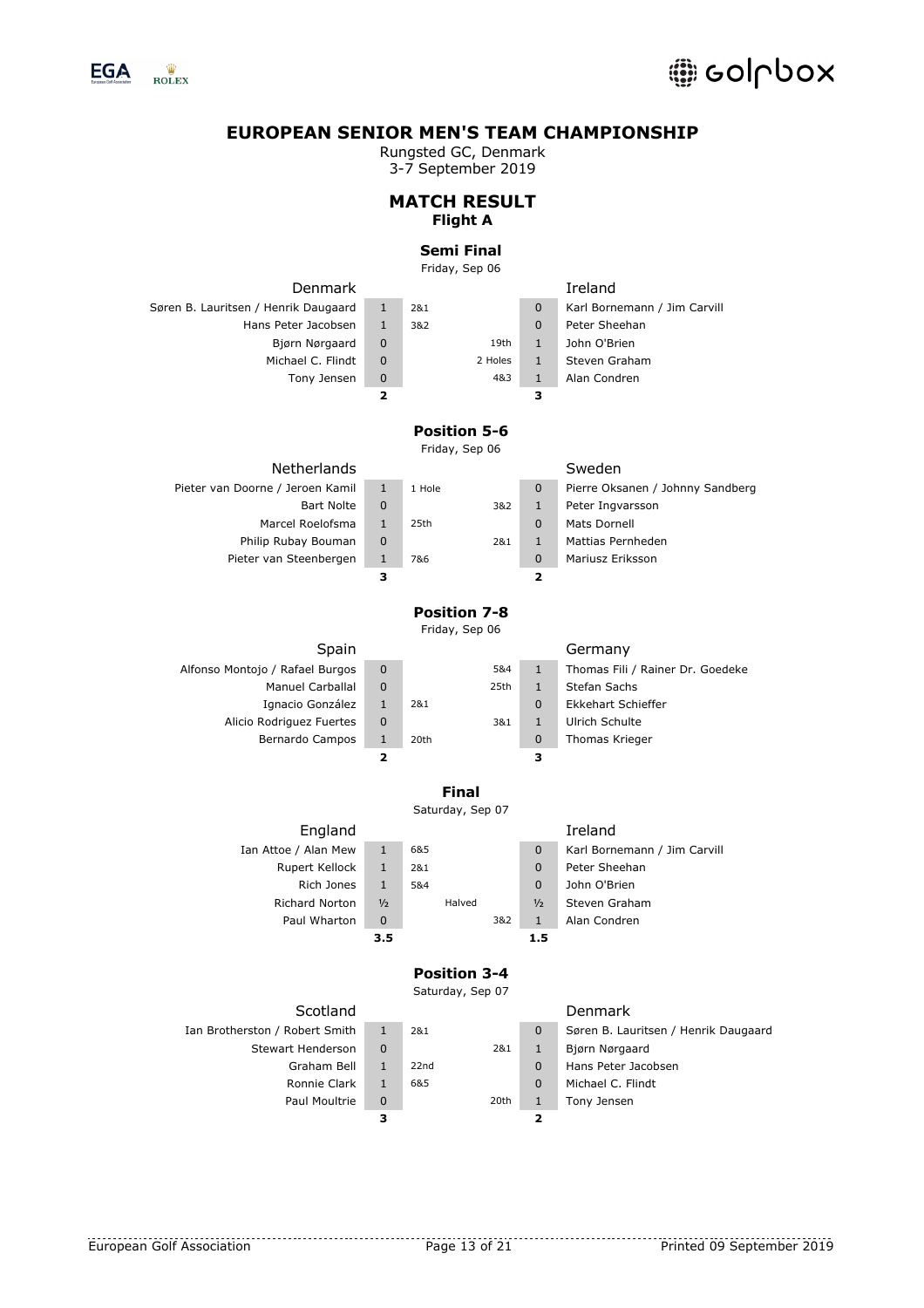

Rungsted GC, Denmark

3-7 September 2019

# **MATCH RESULT Flight A**

### **Position 5-6**

Saturday, Sep 07

|                                  | 1.5           |        | 3.5           |                                  |
|----------------------------------|---------------|--------|---------------|----------------------------------|
| Pieter van Steenbergen           | 0             | 5&4    |               | Ulrich Schulte                   |
| Philip Rubay Bouman              | $\Omega$      | 1 Hole |               | <b>Ekkehart Schieffer</b>        |
| Marcel Roelofsma                 | $\frac{1}{2}$ | Halved | $\frac{1}{2}$ | Stefan Sachs                     |
| <b>Bart Nolte</b>                |               | 1 Hole | 0             | Thomas Krieger                   |
| Jeroen Kamil / Pieter van Doorne | 0             | 2&1    |               | Thomas Fili / Rainer Dr. Goedeke |
| <b>Netherlands</b>               |               |        |               | Germany                          |

### Germany

# **Position 7-8**

| Sweden                           |               |        |               | Spain                                       |
|----------------------------------|---------------|--------|---------------|---------------------------------------------|
| Pierre Oksanen / Johnny Sandberg | $\frac{1}{2}$ | Halved | $\frac{1}{2}$ | Alicio Rodriguez Fuertes / Manuel Carballal |
| Peter Ingvarsson                 |               | 1 Hole | $\mathbf 0$   | Ignacio González                            |
| Mats Dornell                     |               | 2&1    | $\mathbf 0$   | Bernardo Campos                             |
| Mattias Pernheden                |               | 4&3    | $\mathbf 0$   | Alfonso Montojo                             |
| Mariusz Eriksson                 | $\frac{1}{2}$ | Halved | $\frac{1}{2}$ | Rafael Burgos                               |
|                                  | 4             |        |               |                                             |
|                                  |               |        |               |                                             |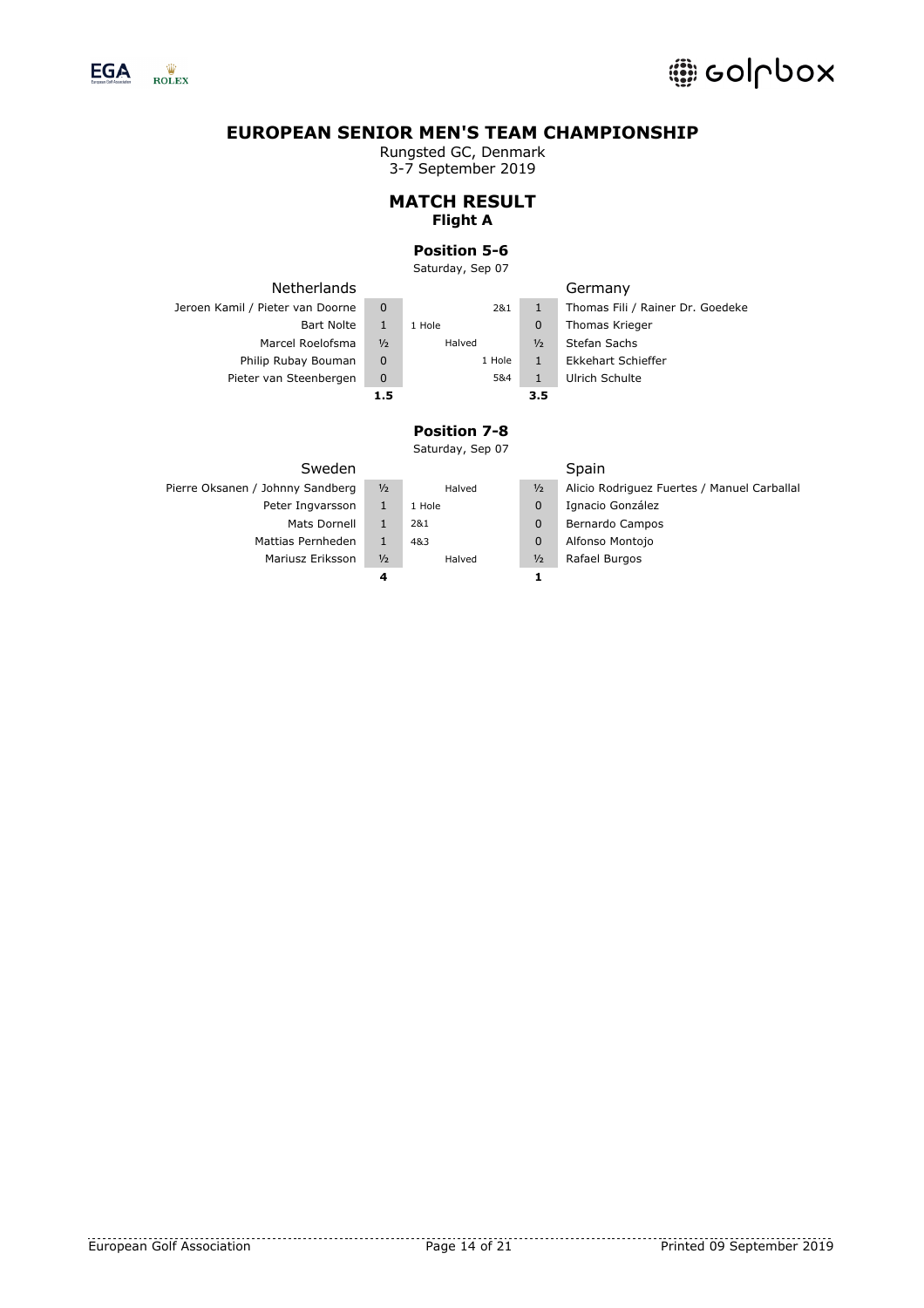#### **2019 European Senior Men's Team Championship - Flight B**

Rungsted GC, Denmark 3-7 September 2019

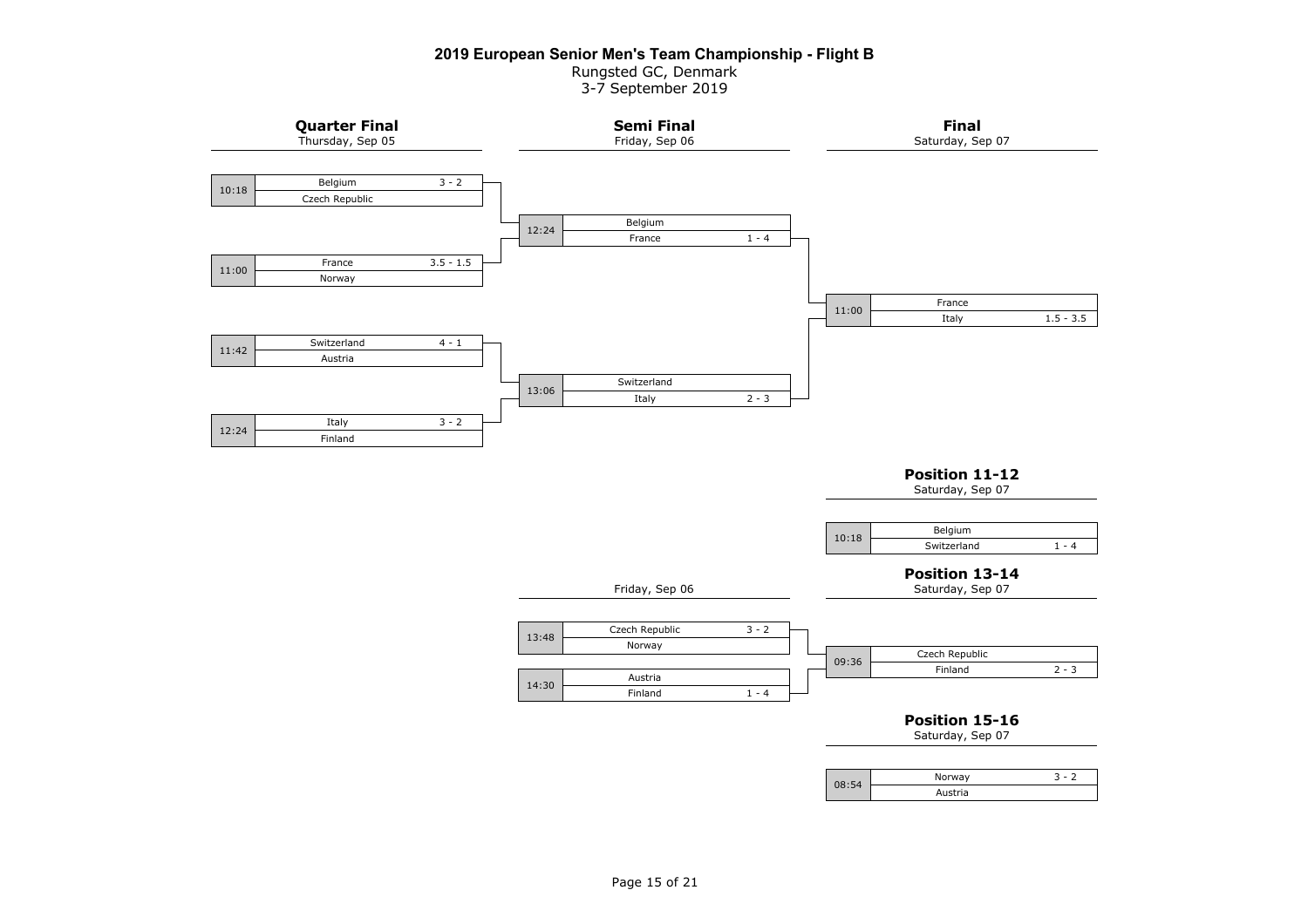

Rungsted GC, Denmark

3-7 September 2019

# **MATCH RESULT Flight B**

### **Quarter Final**

Thursday, Sep 05

| Belgium                       |              |                      |                         | Czech Republic               |
|-------------------------------|--------------|----------------------|-------------------------|------------------------------|
| Marc Mortier / Patrick Renard | $\mathbf{1}$ | 1 Hole               | $\mathbf 0$             | Richard Svatek / Tomas Kotek |
| Fabrice Haussy                | $\mathbf 0$  | 2&1                  | 1                       | Jaroslav Sedlar              |
| Olivier Jamar                 | $\mathbf 0$  | 19th                 | 1                       | Petr Chajda                  |
| Michael Jones                 | 1            | 24th                 | $\mathbf 0$             | Jan Martinik                 |
| Pierre-Yves Roeland           | 1            | 19th                 | $\mathbf 0$             | David Krajny                 |
|                               | з            |                      | $\overline{\mathbf{z}}$ |                              |
|                               |              |                      |                         |                              |
|                               |              | <b>Quarter Final</b> |                         |                              |
|                               |              | Thursday, Sep 05     |                         |                              |
| France                        |              |                      |                         | Norway                       |

| .                                  |               |         |               | .                               |
|------------------------------------|---------------|---------|---------------|---------------------------------|
| Arnaud Bonhomme / Pierre Loumaigne | $\frac{1}{2}$ | Halved  | $\frac{1}{2}$ | Øyvind Reinertsen / Atle Bartha |
| Francois Illouz                    |               | 4&3     | 0             | <b>Tore Sviland</b>             |
| Olivier Dupas                      |               | 3&2     | 0             | Robert Moen                     |
| Pascal Grizot                      |               | 2 Holes | 0             | Rune Kristiansen                |
| Thierry Bacquet                    | 0             | 5&4     |               | Tom Arne Tollefsen              |
|                                    | 3.5           |         | 1.5           |                                 |
|                                    |               |         |               |                                 |

# **Quarter Final**

Thursday, Sep 05

| Switzerland                  |  |
|------------------------------|--|
| Arthur Reich / Bernard Stutz |  |
| Markus Frank                 |  |
| Thomas Murphy                |  |
| Yves Hofstetter              |  |
| Marcel Grass                 |  |
|                              |  |

|              |        |     |   | Austria            |
|--------------|--------|-----|---|--------------------|
| $\mathbf{1}$ | 4&3    |     | 0 | Martin Spitzer / E |
| $\mathbf{1}$ | 382    |     | 0 | Helmut Konrad      |
| $\Omega$     |        | 3&2 | 1 | Karl Bauer         |
| $\mathbf{1}$ | 1 Hole |     | 0 | Gerhard Regner     |
| $\mathbf{1}$ | 2&1    |     | 0 | Johann Quickner    |
| 4            |        |     |   |                    |

# Austria 1 4&3 0 Martin Spitzer / Erich Birngruber<br>
1 3&2 0 Helmut Konrad<br>
1 1 Hole 0 Gerhard Regner Helmut Konrad Karl Bauer Gerhard Regner

**Quarter Final**

Thursday, Sep 05

| Italy                            |   |       |
|----------------------------------|---|-------|
| Marcello Grauban / Vincenzo Sita | O |       |
| Marco Bellini                    | 1 | 20th  |
| Gianluca Bolla                   | 1 | 1 Hol |
| Filippo Cleaici                  | 1 | 4&3   |
| Massimo Franco                   | 0 |       |
|                                  |   |       |

| 0            |        | 19th | 1 |
|--------------|--------|------|---|
| $\mathbf{1}$ | 20th   |      | 0 |
| $\mathbf{1}$ | 1 Hole |      | 0 |
| $\mathbf{1}$ | 4&3    |      | 0 |
| 0            |        | 5&4  | 1 |
| з            |        |      | 2 |

#### Finland Leo Savonen / Ari Vauhkonen Matti Moilanen Jukka Lehtonen

Mika Sandell Juha Selin

# **Semi Final**

Friday, Sep 06

| Belgium                      |               |        |     |               | France                             |
|------------------------------|---------------|--------|-----|---------------|------------------------------------|
| Marc Mortier / Olivier Jamar | O             |        | 4&2 |               | Pierre Loumaigne / Arnaud Bonhomme |
| <b>Fabrice Haussy</b>        | $\frac{1}{2}$ | Halved |     | $\frac{1}{2}$ | Francois Illouz                    |
| Michael Jones                | 0             |        | 5&4 |               | Olivier Dupas                      |
| Patrick Renard               | $\frac{1}{2}$ | Halved |     | $\frac{1}{2}$ | Pascal Grizot                      |
| Pierre-Yves Roeland          | 0             |        | 5&4 |               | Thierry Bacquet                    |
|                              |               |        |     |               |                                    |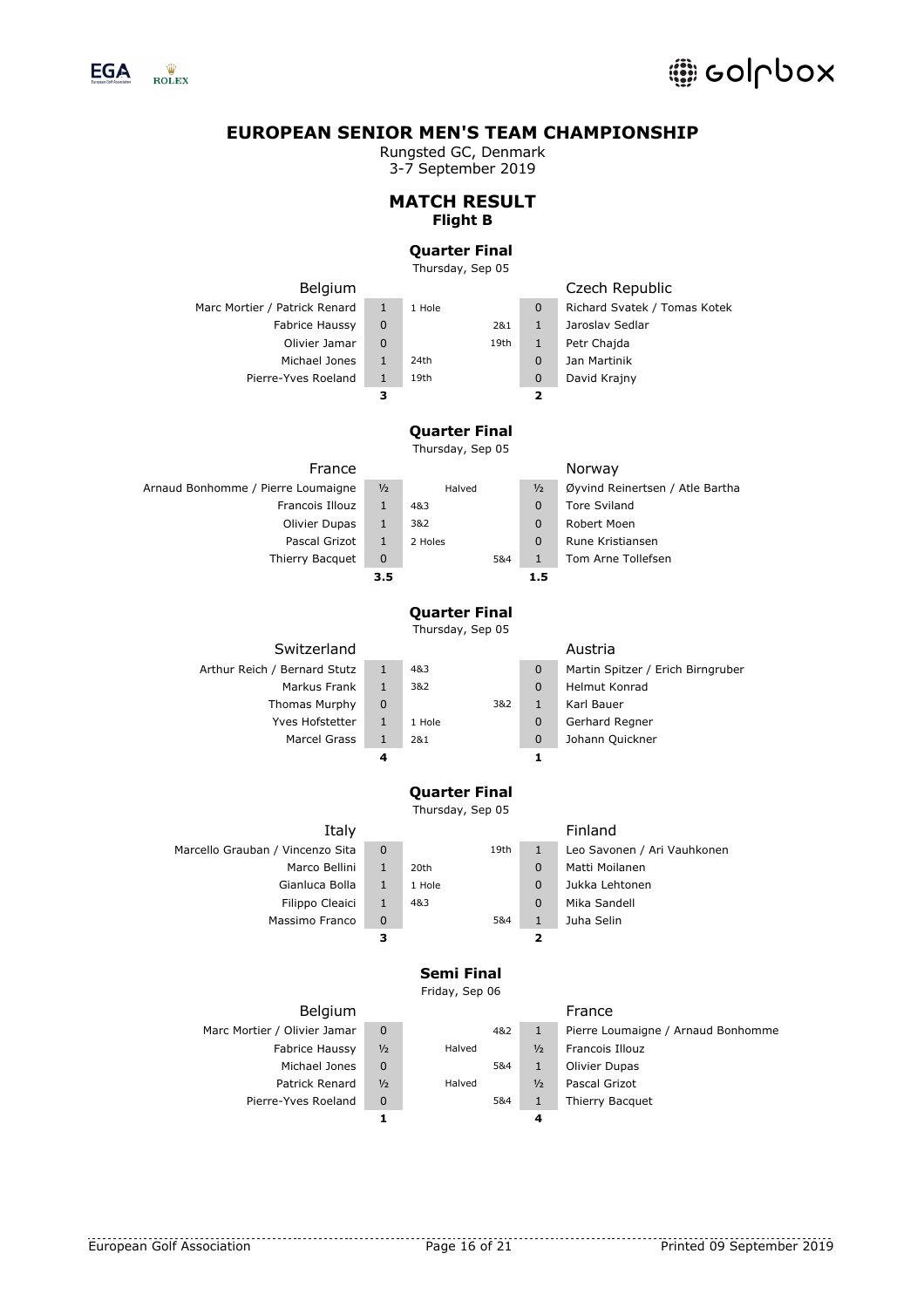

Rungsted GC, Denmark

3-7 September 2019

# **MATCH RESULT Flight B**

# **Semi Final**

Friday, Sep 06

| Switzerland                   |                         |                                       |              | Italy                            |
|-------------------------------|-------------------------|---------------------------------------|--------------|----------------------------------|
| Bernard Stutz / Arthur Reich  | $\mathbf{1}$            | 5&3                                   | $\mathbf 0$  | Marcello Grauban / Vincenzo Sita |
| Markus Frank                  | $\mathbf{1}$            | 1 Hole                                | $\mathbf 0$  | Massimo Franco                   |
| Marcel Grass                  | 0                       | 4&3                                   | 1            | Filippo Cleaici                  |
| <b>Yves Hofstetter</b>        | $\mathbf 0$             | 5&3                                   | $\mathbf{1}$ | Gianluca Bolla                   |
| Thomas Murphy                 | $\mathbf 0$             | 2&1                                   | $\mathbf{1}$ | Marco Bellini                    |
|                               | $\overline{\mathbf{2}}$ |                                       | з            |                                  |
|                               |                         | <b>Position 5-6</b><br>Friday, Sep 06 |              |                                  |
| Czech Republic                |                         |                                       |              | Norway                           |
| Richard Svatek / Jan Martinik | $\mathbf{1}$            | 1 Hole                                | $\mathbf 0$  | Atle Bartha / Øyvind Reinertsen  |
| Tomas Kotek                   | $\mathbf 0$             | 2 Holes                               | $\mathbf{1}$ | Robert Moen                      |
| Petr Chajda                   | $\mathbf 0$             | 3&2                                   | $\mathbf{1}$ | Tore Sviland                     |
| Jaroslav Sedlar               | $\mathbf{1}$            | 4&3                                   | $\mathbf 0$  | Rune Kristiansen                 |
| David Krajny                  | 1                       | 2&1                                   | $\mathbf 0$  | Tom Arne Tollefsen               |

# **Position 7-8**

**3 2**

Friday, Sep 06

| Austria                           |               |        |               | Filildilu                    |
|-----------------------------------|---------------|--------|---------------|------------------------------|
| Martin Spitzer / Erich Birngruber | 0             | 3&1    |               | Ari Vauhkonen / Mika Sandell |
| Johann Quickner                   | 0             | 3&2    |               | Matti Moilanen               |
| Karl Bauer                        | 0             | 5&4    |               | Jukka Lehtonen               |
| Helmut Konrad                     | $\frac{1}{2}$ | Halved | $\frac{1}{2}$ | Leo Savonen                  |
| Gerhard Regner                    | $\frac{1}{2}$ | Halved | $\frac{1}{2}$ | Juha Selin                   |
|                                   |               |        |               |                              |

| Austria          |               |        |               | Finland        |
|------------------|---------------|--------|---------------|----------------|
| Erich Birngruber | $\Omega$      | 3&1    | 1             | Ari Vauhkonen  |
| Johann Quickner  | $\Omega$      | 3&2    | 4             | Matti Moilanen |
| Karl Bauer       | $\Omega$      | 5&4    | 1             | Jukka Lehtonen |
| Helmut Konrad    | $\frac{1}{2}$ | Halved | $\frac{1}{2}$ | Leo Savonen    |
| Gerhard Regner   | $\frac{1}{2}$ | Halved | $\frac{1}{2}$ | Juha Selin     |
|                  |               |        |               |                |

|            | Finland                    |
|------------|----------------------------|
| 1          | Ari Vauhkonen / Mika Sande |
| 1          | Matti Moilanen             |
| 1          | Jukka Lehtonen             |
| $\sqrt{2}$ | Leo Savonen                |
| $\sqrt{2}$ | Juha Selin                 |
|            |                            |

### **Final**

Saturday, Sep 07

| France                             |               |        |     |               | Italy                          |
|------------------------------------|---------------|--------|-----|---------------|--------------------------------|
| Pierre Loumaigne / Arnaud Bonhomme | 0             |        | 3&2 |               | Massimo Franco / Vincenzo Sita |
| Francois Illouz                    |               | 1 Hole |     | 0             | Marcello Grauban               |
| Olivier Dupas                      | 0             |        | 2&1 |               | Gianluca Bolla                 |
| Pascal Grizot                      | $\frac{1}{2}$ | Halved |     | $\frac{1}{2}$ | Marco Bellini                  |
| Thierry Bacquet                    | 0             |        | 3&2 |               | Filippo Cleaici                |
|                                    | 1.5           |        |     | 3.5           |                                |

|        |     |               | Italy            |
|--------|-----|---------------|------------------|
|        | 382 | 1             | Massimo Franco / |
| 1 Hole |     | 0             | Marcello Grauban |
|        | 2&1 | 1             | Gianluca Bolla   |
| Halved |     | $\frac{1}{2}$ | Marco Bellini    |
|        | 3&2 | 1             | Filippo Cleaici  |
|        |     | 3.5           |                  |

# Italy 1 Gianluca Bolla <sup>1</sup>/<sub>2</sub> Marco Bellini 1 Filippo Cleaici

# **Position 3-4**

| Belgium                            |               |        |               | Switzerland                  |
|------------------------------------|---------------|--------|---------------|------------------------------|
| Marc Mortier / Pierre-Yves Roeland | $\Omega$      | 4&2    |               | Bernard Stutz / Arthur Reich |
| Patrick Renard                     | $\Omega$      | 3&1    |               | Thomas Murphy                |
| Michael Jones                      | $\Omega$      | 3&2    |               | Marcel Grass                 |
| Olivier Jamar                      | $\frac{1}{2}$ | Halved | $\frac{1}{2}$ | Markus Frank                 |
| Fabrice Haussy                     | $\frac{1}{2}$ | Halved | $\frac{1}{2}$ | <b>Yves Hofstetter</b>       |
|                                    |               |        | 4             |                              |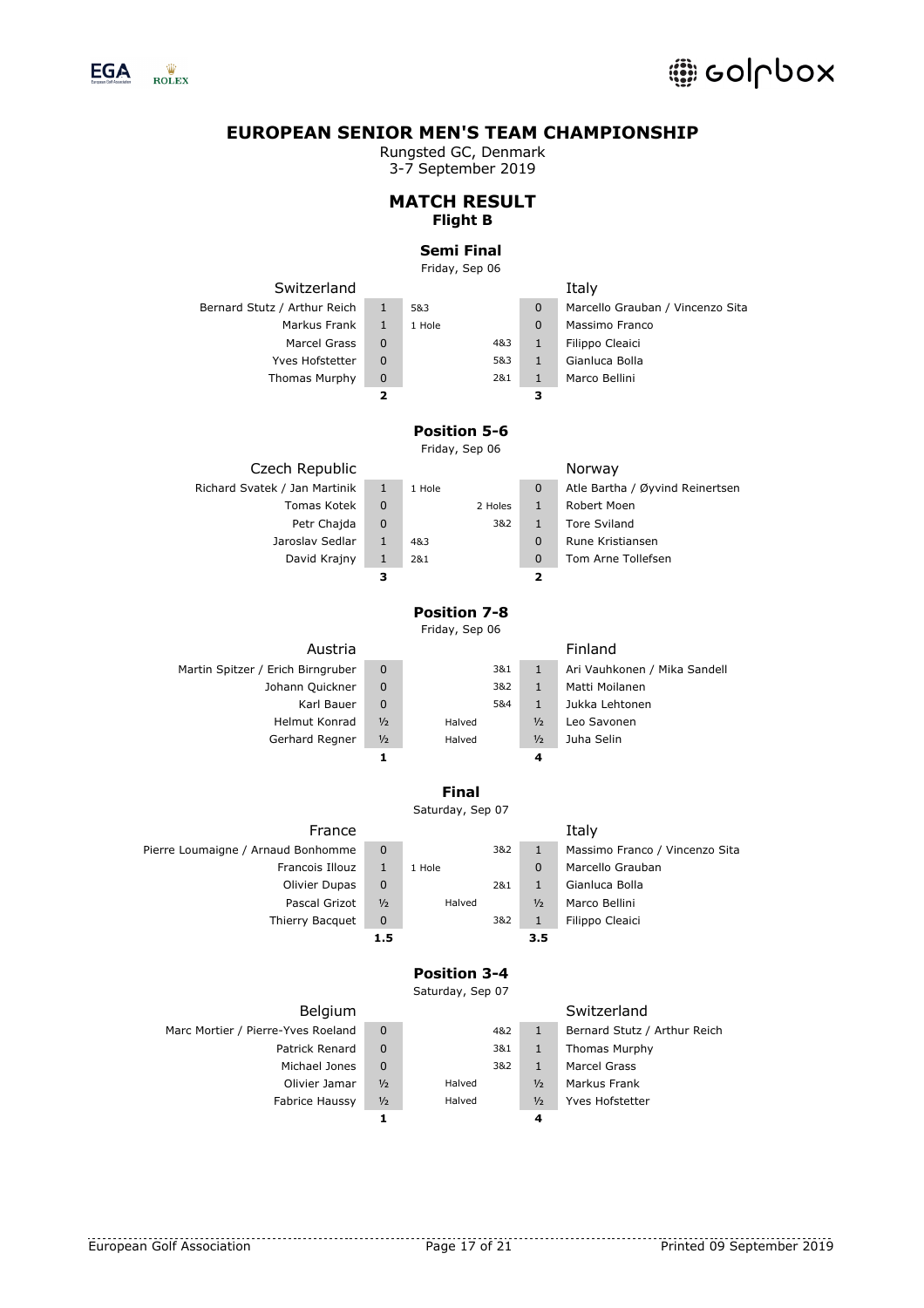

Rungsted GC, Denmark

3-7 September 2019

# **MATCH RESULT Flight B**

# **Position 5-6**

Saturday, Sep 07

| Czech Republic                |             |        |     |             | Finland                      |
|-------------------------------|-------------|--------|-----|-------------|------------------------------|
| Richard Svatek / Jan Martinik | $\mathbf 0$ |        | 2&1 |             | Ari Vauhkonen / Mika Sandell |
| Tomas Kotek                   | 0           |        | 2&1 |             | Matti Moilanen               |
| Petr Chajda                   | 1           | 2&1    |     | $\mathbf 0$ | Jukka Lehtonen               |
| Jaroslav Sedlar               | 1           | 1 Hole |     | $\Omega$    | Juha Selin                   |
| David Krajny                  | 0           |        | 3&1 |             | Leo Savonen                  |
|                               | 2           |        |     | з           |                              |
|                               |             |        |     |             |                              |
|                               |             | .      |     |             |                              |

**Position 7-8**

| Norway                         |   |        |     |   | Austria                           |
|--------------------------------|---|--------|-----|---|-----------------------------------|
| Atle Bartha / Rune Kristiansen | 0 |        | 4&3 |   | Martin Spitzer / Erich Birngruber |
| Øyvind Reinertsen              | 0 |        | 6&5 |   | Karl Bauer                        |
| <b>Tore Sviland</b>            |   | 2&1    |     | 0 | Johann Quickner                   |
| Robert Moen                    |   | 1 Hole |     | 0 | <b>Helmut Konrad</b>              |
| Tom Arne Tollefsen             |   | 4&3    |     | 0 | Gerhard Regner                    |
|                                | з |        |     |   |                                   |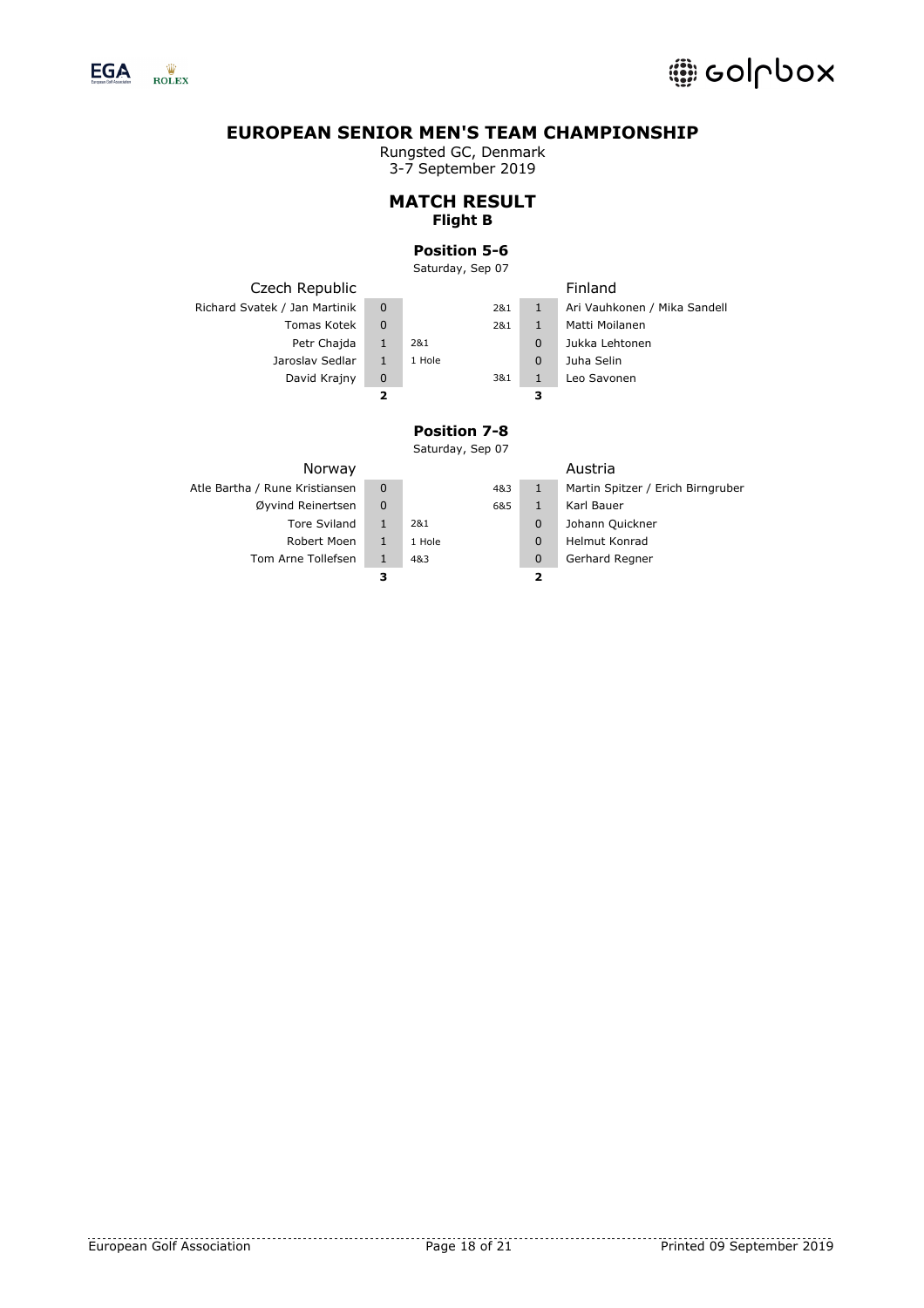# **2019 European Senior Men's Team Championship - Flight C**

Rungsted GC, Denmark

3-7 September 2019



# **Position 19-20**

|      | Slovakia |        |
|------|----------|--------|
| 7:30 | Poland   | ٠<br>Δ |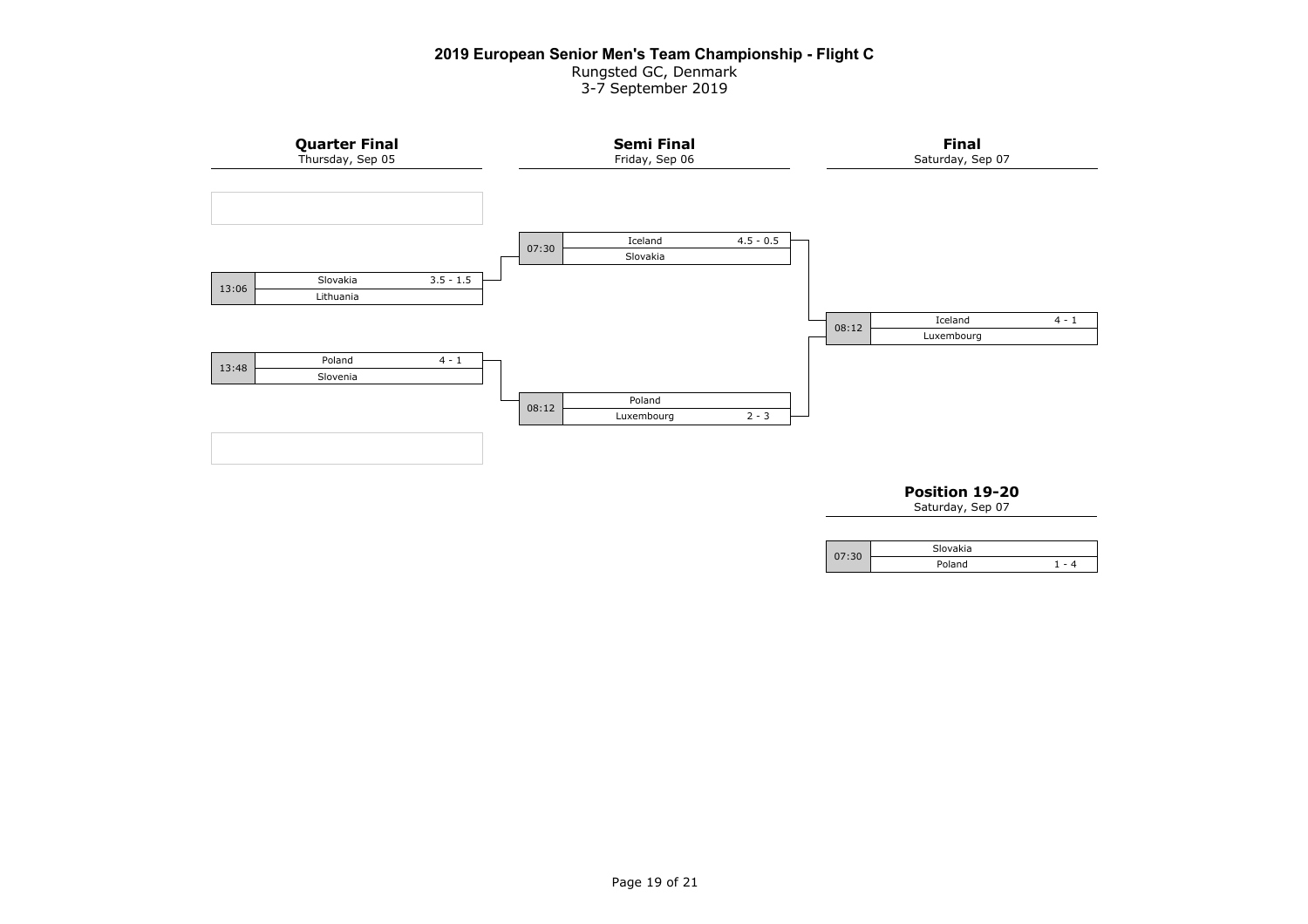

Rungsted GC, Denmark

3-7 September 2019

# **MATCH RESULT Flight C**

# **Quarter Final**

Thursday, Sep 05

| Slovakia                                 |                     |        |                                          |                   | Lithuania                                |
|------------------------------------------|---------------------|--------|------------------------------------------|-------------------|------------------------------------------|
| Roland Hnilica / Milan Dobrocky          | 0                   |        | 2&1                                      | $\mathbf{1}$      | Kęstutis Jazbutis / Valdas Bartusevičius |
| Igor Taraba                              | 1/2                 |        | Halved                                   | 1/2               | Valdas Katkevičius                       |
| Juraj Sitina                             | $\mathbf{1}$        | 4&3    |                                          | 0                 | Vytautas Bučas                           |
| Peter Stranak                            | $\mathbf{1}$        | 7&5    |                                          | $\mathbf 0$       | Jonas Tamulis                            |
| Fecko Jozef                              | $\mathbf{1}$        | 5&3    |                                          | $\mathbf 0$       | Ričardas Maculevičius                    |
|                                          | 3.5                 |        |                                          | $1.5\,$           |                                          |
|                                          |                     |        |                                          |                   |                                          |
|                                          |                     |        | <b>Quarter Final</b><br>Thursday, Sep 05 |                   |                                          |
| Poland                                   |                     |        |                                          |                   | Slovenia                                 |
| Janusz Stoktosa / Andrzej Dec            | $\mathbf{1}$        | 6&4    |                                          | $\pmb{0}$         | Darko Kocar / Irwin Muric                |
| Janusz Kazberuk                          | $\mathbf{1}$        | 1 Hole |                                          | 0                 | Franc Sasek                              |
| Arkadiusz Majstekek                      | $\mathbf{1}$        | 4&2    |                                          | 0                 | Klavdij Godnic                           |
| Henryk Konopka                           | 0                   |        | 8&6                                      | $\mathbf{1}$      | Marko Stojkovic                          |
| Bogdan Bigus                             | $\mathbf{1}$        | 7&5    |                                          | $\mathbf 0$       | Andrej Krume                             |
|                                          | 4                   |        |                                          | 1                 |                                          |
|                                          |                     |        |                                          |                   |                                          |
|                                          |                     |        | <b>Semi Final</b>                        |                   |                                          |
|                                          |                     |        | Friday, Sep 06                           |                   |                                          |
| Iceland                                  |                     |        |                                          |                   | Slovakia                                 |
| Einar Long / Sigurdur Adalsteinsson      | $\mathbf{1}$        | 5&4    |                                          | 0                 | Roland Hnilica / Milan Dobrocky          |
| Gudmundur Arason                         | 1/2                 |        | Halved                                   | $\frac{1}{2}$     | Igor Taraba                              |
| Sigurjon Arnarsson                       | $\mathbf{1}$        | 6&5    |                                          | 0                 | Juraj Sitina                             |
| Tryggvi Valtyr Traustason                | $\mathbf{1}$        | 7&5    |                                          | 0                 | Peter Stranak                            |
| Frans Pall Sigurdsson                    | $\mathbf{1}$<br>4.5 | 5&4    |                                          | 0<br>0.5          | Fecko Jozef                              |
|                                          |                     |        |                                          |                   |                                          |
|                                          |                     |        | Semi Final                               |                   |                                          |
|                                          |                     |        | Friday, Sep 06                           |                   |                                          |
| Poland                                   |                     |        |                                          |                   | Luxembourg                               |
| Henryk Konopka / Janusz Kazberuk         | $\mathbf{1}$        | 3&2    |                                          | $\bf 0$           | Rudy Scholer / Jean-Marie Govaerts       |
| Janusz Stoktosa                          | 0                   |        | 6&5                                      | $\mathbf{1}$      | Andrew Bruce                             |
| Bogdan Bigus                             | 0                   |        | 2 Holes                                  | $\mathbf{1}$      | Georges Bast                             |
| Arkadiusz Majstekek                      | $\mathbf{1}$        | 5&3    |                                          | $\pmb{0}$         | Marc Toussaint                           |
| Andrzej Dec                              | 0<br>2              |        | 2 Holes                                  | $\mathbf{1}$<br>з | Marco Diederich                          |
|                                          |                     |        |                                          |                   |                                          |
|                                          |                     |        | <b>Position 5-6</b>                      |                   |                                          |
|                                          |                     |        | Friday, Sep 06                           |                   |                                          |
| Lithuania                                |                     |        |                                          |                   | Slovenia                                 |
| Kęstutis Jazbutis / Valdas Bartusevičius | 1/2                 |        | Halved                                   | $\frac{1}{2}$     | Darko Kocar / Irwin Muric                |
| Ričardas Maculevičius                    | 1/2                 |        | Halved                                   | $\frac{1}{2}$     | <b>Franc Sasek</b>                       |
| Vytautas Bučas                           | $\mathbf{1}$        | 7&6    |                                          | 0                 | Klavdij Godnic                           |
| Jonas Tamulis                            | $\mathbf{1}$        | 7&5    |                                          | 0                 | Marko Stojkovic                          |
| Valdas Katkevičius                       | $\mathbf{1}$        | W/O    |                                          | $\pmb{0}$         | Andrej Krume                             |
|                                          | 4                   |        |                                          | 1                 |                                          |